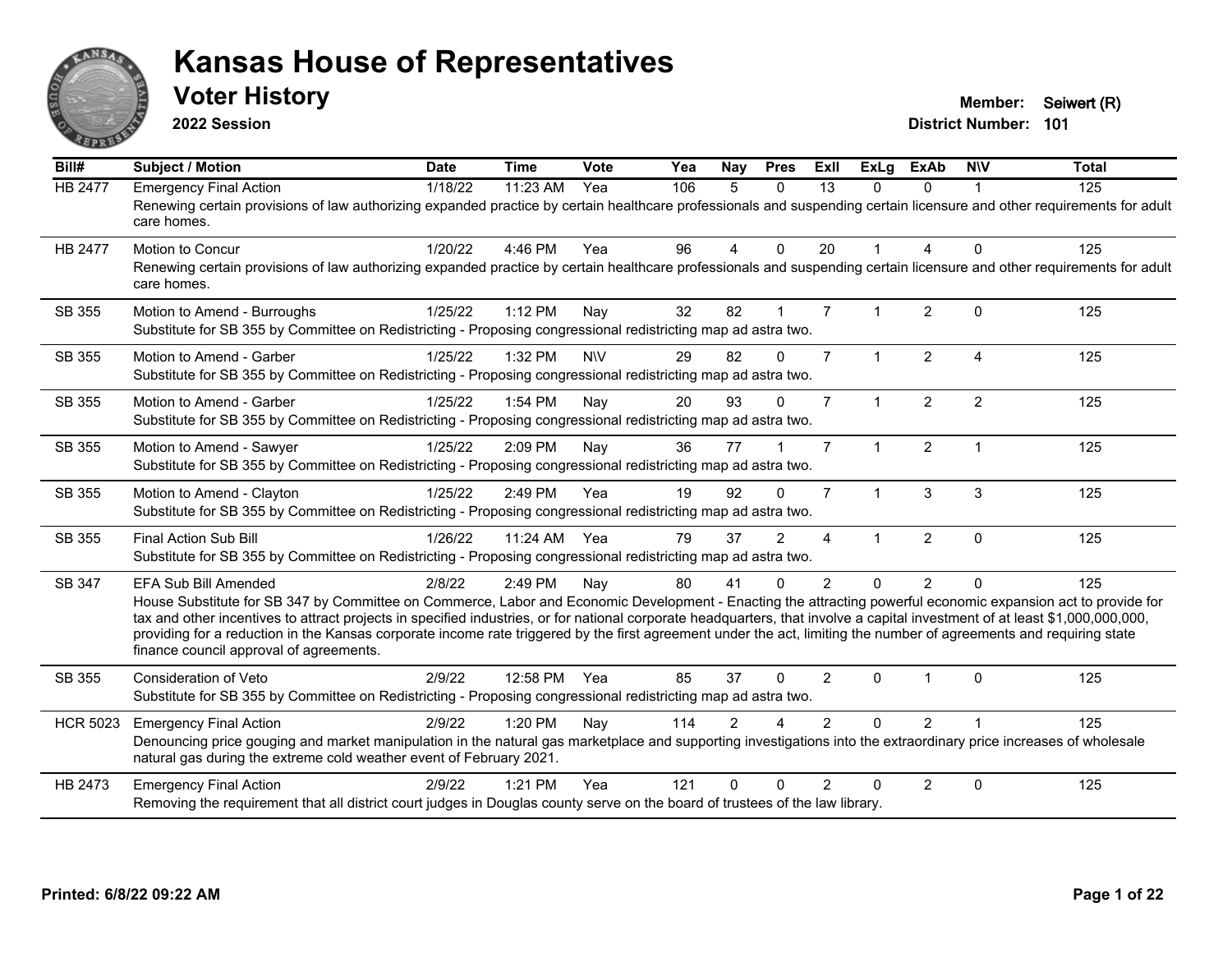

**2022 Session**

**Voter History Member:** Seiwert (R)

| Bill#           | <b>Subject / Motion</b>                                                                                                                                                                                                                               | <b>Date</b> | <b>Time</b> | Vote | Yea | Nay         | <b>Pres</b>  | ExII           | ExLg     | <b>ExAb</b>    | <b>NIV</b>              | <b>Total</b> |
|-----------------|-------------------------------------------------------------------------------------------------------------------------------------------------------------------------------------------------------------------------------------------------------|-------------|-------------|------|-----|-------------|--------------|----------------|----------|----------------|-------------------------|--------------|
| HB 2490         | <b>Emergency Final Action</b>                                                                                                                                                                                                                         | 2/9/22      | 1:22 PM     | Yea  | 118 | 3           | $\Omega$     | $\mathcal{P}$  | 0        | $\overline{2}$ | $\Omega$                | 125          |
|                 | Authorizing the state treasurer to determine account owners and designated beneficiaries for an ABLE savings account, adding who may open such an account and<br>requiring compliance with the federal internal revenue code.                         |             |             |      |     |             |              |                |          |                |                         |              |
| HB 2480         | <b>Final Action</b>                                                                                                                                                                                                                                   | 2/15/22     | 11:59 PM    | Yea  | 118 | $\Omega$    | $\Omega$     | 3              | $\Omega$ | 2              | 2                       | 125          |
|                 | Amending the public water supply project loan program's definition of "project" to remove the definition's current exclusion of projects that are<br>related to the diversion or transportation of water acquired through a water transfer.           |             |             |      |     |             |              |                |          |                |                         |              |
| <b>HB 2564</b>  | <b>Final Action</b>                                                                                                                                                                                                                                   | 2/15/22     | 11:59 PM    | Yea  | 118 | $\mathbf 0$ | $\mathbf{0}$ | 3              | $\Omega$ | $\overline{2}$ | $\overline{2}$          | 125          |
|                 | Updating the version of risk-based capital instructions in effect.                                                                                                                                                                                    |             |             |      |     |             |              |                |          |                |                         |              |
| HB 2489         | <b>Final Action Amended</b>                                                                                                                                                                                                                           | 2/16/22     | $11:17$ AM  | Yea  | 120 | $\Omega$    | $\Omega$     |                | $\Omega$ | 3              |                         | 125          |
|                 | Amending provisions of the technology-enabled fiduciary financial institutions act relating to fees and assessments, examinations, disclosures to consumers and<br>requiring such institutions to be mandatory reporters for purposes of elder abuse. |             |             |      |     |             |              |                |          |                |                         |              |
| HB 2537         | <b>Final Action</b>                                                                                                                                                                                                                                   | 2/16/22     | 11:19 AM    | Yea  | 120 | $\Omega$    |              |                | $\Omega$ | 3              | $\mathbf{0}$            | 125          |
|                 | Requiring the insurance department to hold a hearing in cases involving an order under the Kansas administrative procedure act.                                                                                                                       |             |             |      |     |             |              |                |          |                |                         |              |
| SB 337          | <b>Final Action</b>                                                                                                                                                                                                                                   | 2/16/22     | 11:20 AM    | Yea  | 119 |             |              |                | $\Omega$ | 3              | $\Omega$                | 125          |
|                 | Converting the conditional charter issued for the pilot program under the technology-enabled fiduciary financial institutions act to a full fiduciary financial institution<br>charter.                                                               |             |             |      |     |             |              |                |          |                |                         |              |
| <b>HCR 5014</b> | Motion to Recommend for Passage                                                                                                                                                                                                                       | 2/16/22     | 12:30 PM    | Yea  | 77  | 42          | $\Omega$     | $\overline{1}$ | $\Omega$ | $\overline{2}$ | 3                       | 125          |
|                 | Proposing a constitutional amendment that provides for legislative oversight of rules and regulations adopted by executive branch agencies and officials.                                                                                             |             |             |      |     |             |              |                |          |                |                         |              |
| HB 2560         | <b>Final Action</b>                                                                                                                                                                                                                                   | 2/17/22     | 12:25 PM    | Yea  | 101 | 11          | $\mathbf{0}$ |                | $\Omega$ | 11             |                         | 125          |
|                 | Extending certain penalties, fees and maximum amounts of fees and the expiration dates of certain programs of the Kansas department of agriculture.                                                                                                   |             |             |      |     |             |              |                |          |                |                         |              |
| HB 2591         | <b>Final Action</b>                                                                                                                                                                                                                                   | 2/17/22     | 12:27 PM    | Yea  | 112 | $\Omega$    | $\Omega$     |                | $\Omega$ | 11             | $\overline{\mathbf{1}}$ | 125          |
|                 | Repealing the state general fund and conservation fee fund transfers to the abandoned oil and gas well fund.                                                                                                                                          |             |             |      |     |             |              |                |          |                |                         |              |
| <b>HCR 5014</b> | <b>Final Action</b>                                                                                                                                                                                                                                   | 2/17/22     | 12:43 PM    | Yea  | 80  | 33          | $\Omega$     |                | $\Omega$ | 11             | $\Omega$                | 125          |
|                 | Proposing a constitutional amendment that provides for legislative oversight of rules and regulations adopted by executive branch agencies and officials.                                                                                             |             |             |      |     |             |              |                |          |                |                         |              |
| HB 2540         | <b>Emergency Final Action</b>                                                                                                                                                                                                                         | 2/17/22     | 12:45 PM    | Yea  | 113 | $\Omega$    | $\Omega$     |                | $\Omega$ | 11             | $\Omega$                | 125          |
|                 | Authorizing the construction of a memorial honoring Kansas gold star families.                                                                                                                                                                        |             |             |      |     |             |              |                |          |                |                         |              |
| HB 2458         | <b>Emergency Final Action</b>                                                                                                                                                                                                                         | 2/17/22     | 12:47 PM    | Yea  | 113 | $\mathbf 0$ | $\Omega$     | $\overline{1}$ | $\Omega$ | 11             | $\mathbf 0$             | 125          |
|                 | Designating a portion of U.S. highway 56 as the PFC Shane Austin memorial highway.                                                                                                                                                                    |             |             |      |     |             |              |                |          |                |                         |              |
| HB 2476         | <b>Emergency Final Action</b>                                                                                                                                                                                                                         | 2/17/22     | 12:48 PM    | Yea  | 113 | $\Omega$    | $\Omega$     | $\overline{1}$ | $\Omega$ | 11             | $\Omega$                | 125          |
|                 | Providing for the silver star and bronze star distinctive license plates.                                                                                                                                                                             |             |             |      |     |             |              |                |          |                |                         |              |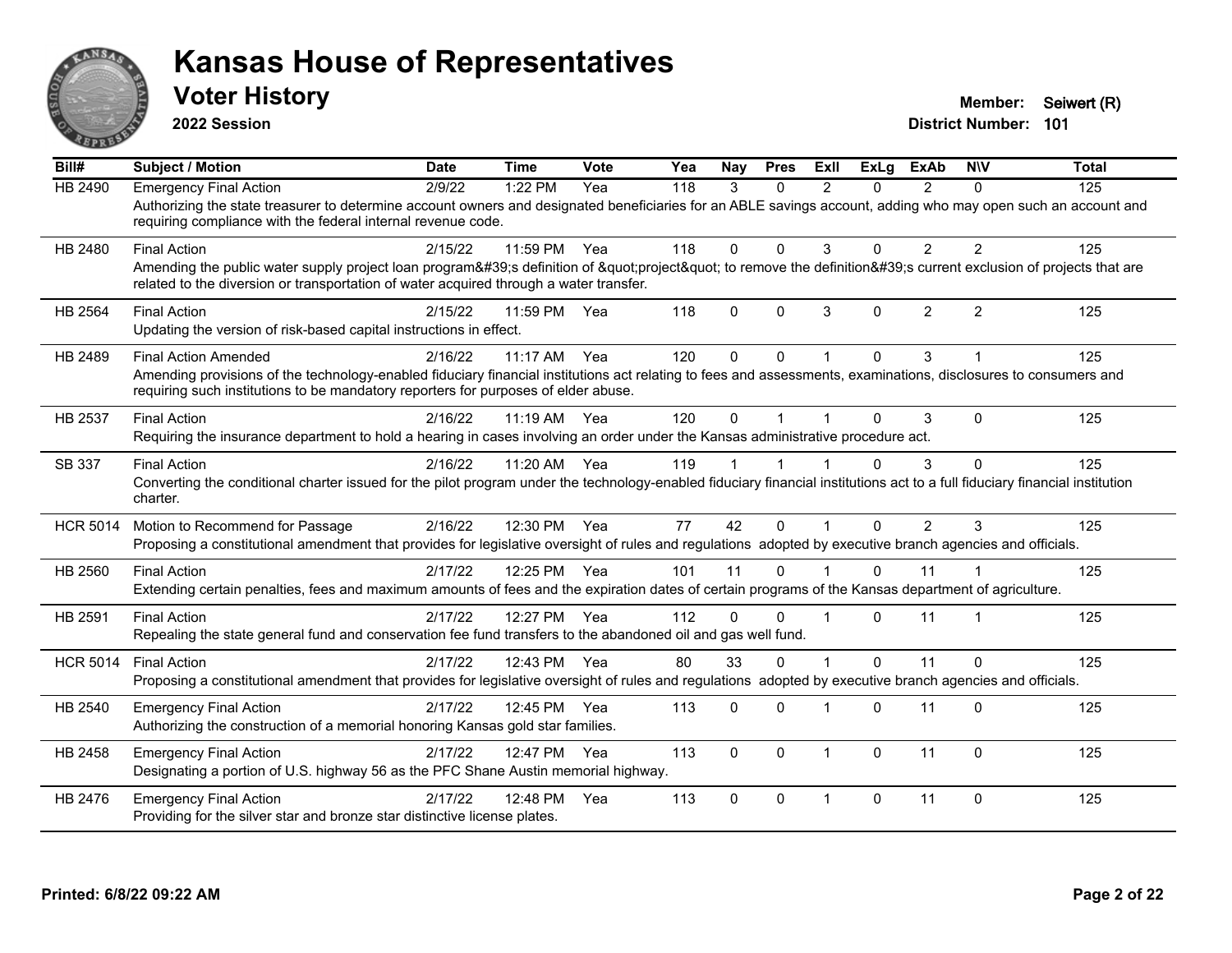

**2022 Session**

**Voter History Member:** Seiwert (R)

| Bill#           | <b>Subject / Motion</b>                                                                                                                                                                                                                                                                                                                                                                                                                                         | <b>Date</b> | <b>Time</b>  | Vote | Yea | Nay            | <b>Pres</b>  | Exll           | <b>ExLg</b> | <b>ExAb</b>    | <b>NIV</b>   | <b>Total</b> |
|-----------------|-----------------------------------------------------------------------------------------------------------------------------------------------------------------------------------------------------------------------------------------------------------------------------------------------------------------------------------------------------------------------------------------------------------------------------------------------------------------|-------------|--------------|------|-----|----------------|--------------|----------------|-------------|----------------|--------------|--------------|
| HB 2478         | <b>Emergency Final Action</b><br>Designating a portion of United States highway 166 as the SGT Evan S Parker memorial highway.                                                                                                                                                                                                                                                                                                                                  | 2/17/22     | 12:49 PM     | Yea  | 113 | $\Omega$       | $\mathbf{0}$ | $\mathbf{1}$   | $\Omega$    | 11             | $\mathbf{0}$ | 125          |
| <b>HCR 5014</b> | <b>Final Action</b><br>Proposing a constitutional amendment that provides for legislative oversight of rules and regulations adopted by executive branch agencies and officials.                                                                                                                                                                                                                                                                                | 2/21/22     | 11:45 AM Yea |      | 85  | 39             | $\mathbf{0}$ | $\overline{ }$ | 0           | $\Omega$       | $\Omega$     | 125          |
| <b>HB 2517</b>  | <b>Final Action Amended</b><br>Transferring the responsibility to certify drug abuse treatment providers that participate in the certified drug abuse treatment program from the department of corrections<br>to the Kansas sentencing commission.                                                                                                                                                                                                              | 2/22/22     | 10:49 AM     | Yea  | 120 | $\Omega$       | $\Omega$     | $\mathcal{P}$  | $\Omega$    | 3              | $\Omega$     | 125          |
| <b>HB 2594</b>  | <b>Final Action Amended</b><br>Exempting certain modifications on antique vehicles from vehicle identification number offense seizures and dispositions.                                                                                                                                                                                                                                                                                                        | 2/22/22     | 10:50 AM Yea |      | 120 | $\mathbf{0}$   | $\Omega$     | $\overline{2}$ | 0           | 3              | $\Omega$     | 125          |
| <b>HB 2607</b>  | <b>Final Action Amended</b><br>Clarifying the time limitations for habeas corpus claims.                                                                                                                                                                                                                                                                                                                                                                        | 2/22/22     | 10:51 AM     | Yea  | 120 | $\mathbf{0}$   | $\Omega$     | $\overline{2}$ | 0           | 3              | $\Omega$     | 125          |
| HB 2299         | Motion to Amend - Fairchild<br>Allowing a search warrant to be executed within 10 days from the date of issuance.                                                                                                                                                                                                                                                                                                                                               | 2/22/22     | 3:16 PM      | Nay  | 35  | 84             | $\mathbf 0$  | $\overline{2}$ | 0           | 3              | $\mathbf{1}$ | 125          |
| HB 2703         | Motion to Amend - Clayton<br>Making changes to employment security law provisions regarding the employment security fund and employer contribution rates, the definition of employment to<br>conform with federal law and various updates to the my reemployment plan program, including making the program mandatory with certain exceptions, and providing<br>that the secretary of commerce may require participation by claimants in reemployment services. | 2/22/22     | 4:17 PM      | Nay  | 37  | 80             | $\mathbf{0}$ | 2              | $\Omega$    | 3              | 3            | 125          |
| HB 2525         | Motion to Recommend for Passage<br>Removing non-cooperation with child support from requirements for food and child care assistance eligibility and exempting adults enrolled in school from the 20-hour-<br>per-week work requirement for child care assistance eligibility for a limited time.                                                                                                                                                                | 2/22/22     | 5:17 PM      | Nay  | 53  | 66             | $\Omega$     | $\mathfrak{p}$ | $\Omega$    | 3              |              | 125          |
| HB 2110         | <b>Final Action Amended</b><br>Requiring insurance coverage for PANS and PANDAS by the state health care benefits program and requiring the state employee health care commission to submit an<br>impact report on such coverage to the legislature.                                                                                                                                                                                                            | 2/23/22     | 10:21 AM Nay |      | 113 | 8              | $\mathbf{0}$ | 3              | $\Omega$    | $\overline{1}$ | $\Omega$     | 125          |
| HB 2299         | <b>Final Action Amended</b><br>Allowing a search warrant to be executed within 10 days from the date of issuance.                                                                                                                                                                                                                                                                                                                                               | 2/23/22     | 10:22 AM     | Yea  | 119 | $\overline{2}$ | $\mathbf{0}$ | 3              | 0           | $\overline{1}$ | $\mathbf{0}$ | 125          |
| HB 2386         | <b>Final Action Amended</b><br>Establishing requirements for the payment and reimbursement of dental services by a dental benefit plan.                                                                                                                                                                                                                                                                                                                         | 2/23/22     | 10:23 AM Yea |      | 118 | 3              | $\Omega$     | 3              | $\Omega$    | 1              | $\Omega$     | 125          |
| HB 2456         | <b>Final Action Amended</b><br>Establishing the Kansas kids lifetime combination hunting and fishing license.                                                                                                                                                                                                                                                                                                                                                   | 2/23/22     | 10:24 AM     | Yea  | 117 | 4              | $\Omega$     | 3              | 0           | $\overline{1}$ | $\Omega$     | 125          |
| <b>HB 2481</b>  | <b>Final Action</b><br>Authorizing KP&F participating service credit purchase for certain in-state nonfederal governmental employment.                                                                                                                                                                                                                                                                                                                          | 2/23/22     | 10:25 AM     | Yea  | 121 | $\Omega$       | $\Omega$     | 3              | $\Omega$    | $\overline{1}$ | $\Omega$     | 125          |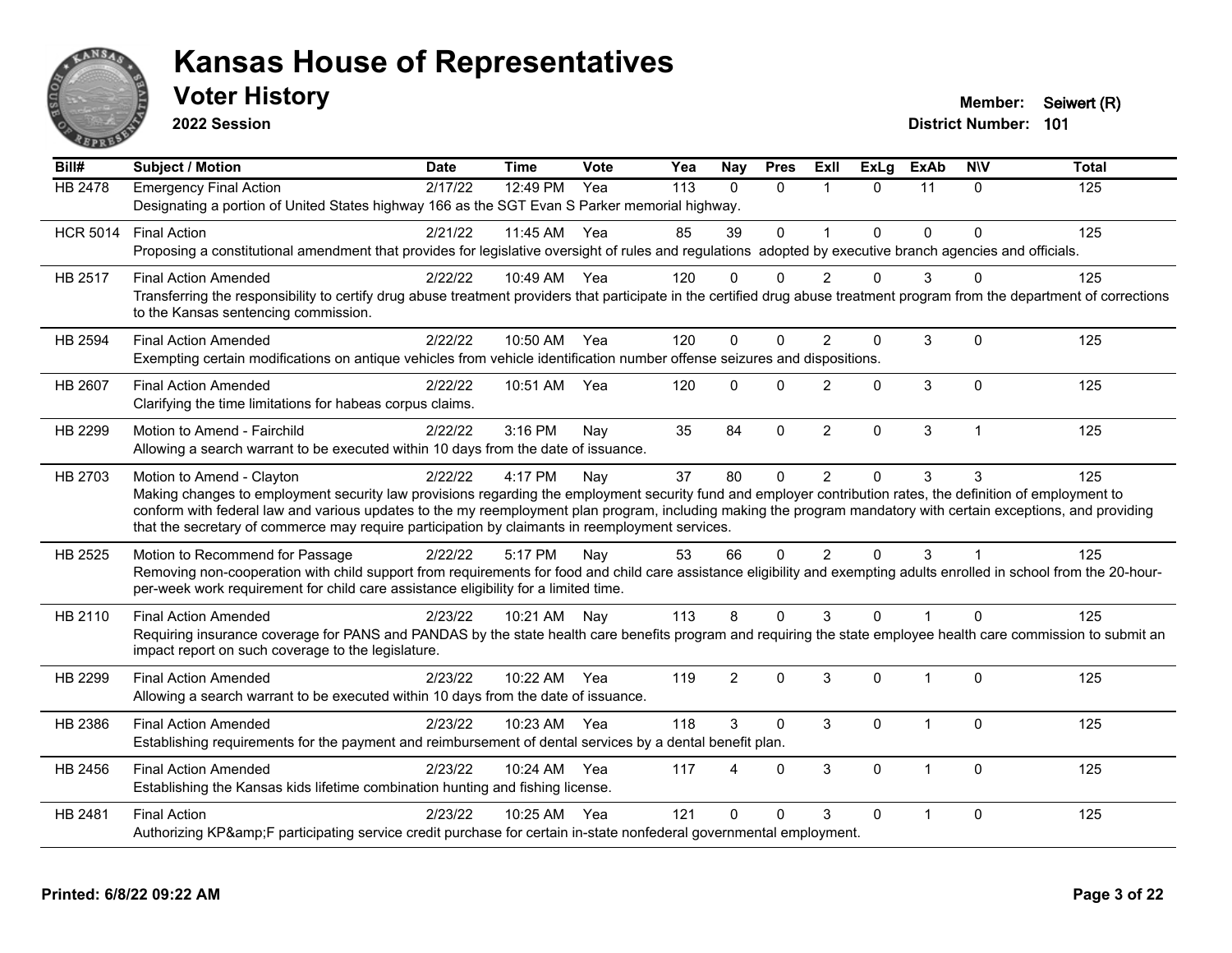

**2022 Session**

**District Number: 101 Voter History Member:** Seiwert (R)

**Bill# Subject / Motion Date Time Vote Yea Nay Pres Exll ExLg ExAb N\V Total** HB 2483 Final Action 2/23/22 10:26 AM Yea 105 16 0 3 0 1 0 125 Providing for the daughters of the American revolution distinctive license plate. HB 2496 Final Action 2/23/22 10:27 AM Yea 121 0 0 3 0 1 0 125 Enacting the uniform family law arbitration act. HB 2508 Final Action 2/23/22 10:28 AM Yea 115 6 0 3 0 1 0 125 Requiring retention of fingerprints by the Kansas bureau of investigation for participation in the federal rap back program. HB 2510 Final Action 2/23/22 10:29 AM Yea 120 1 0 3 0 1 0 125 Updating certain investment limitation requirements to provide increased options for Kansas domiciled life insurance companies investing in equity interests and preferred stock. HB 2515 Final Action 2/23/22 10:30 AM Yea 120 1 0 3 0 1 0 125 Creating a mechanism to seek relief from the Kansas offender registration act requirements for drug offenders and allowing expungement of offenses when such relief is granted. HB 2516 Final Action 2/23/22 10:32 AM Yea 121 0 0 3 0 1 0 125 Requiring an offender who raises error in such offender's criminal history calculation for the first time on appeal to show prejudicial error, requiring the journal entry used to establish criminal history to be attached to the criminal history worksheet and authorizing the court to correct an illegal sentence while a direct appeal is pending. HB 2529 Final Action 2/23/22 10:33 AM Yea 120 1 0 3 0 1 0 125 Allowing veteran license plate applicants to use either a DD214 form, a military veteran identification card or veteran health identification card for proof of veteran status. HB 2547 Final Action Amended 2/23/22 10:34 AM Yea 120 1 0 3 0 1 0 125 Authorizing technology-enabled fiduciary financial institution insurance companies within the captive insurance act and providing for the requirements and operations thereof. HB 2559 Final Action Amended 2023/22 10:38 AM Nav 83 37 1 3 0 1 0 125 Creating the Kansas cotton boll weevil program and requiring the program to levy an assessment upon Kansas produced cotton and monitor and mitigate the risk of boll weevils. HB 2563 Final Action Amended 2023/22 10:39 AM Yea 113 8 0 3 0 1 0 125 Concerning the Kansas seed law and the commercial industrial hemp act; relating to labeling; seeds treated with certain substances; definitions; labeling; unlawful actions; certain registrations; inspections; live plant dealers; and testing services. HB 2567 Final Action Amended 2023/22 10:41 AM Yea 114 6 1 3 0 1 0 125 Increasing certain registration and title fees on vehicles for services performed by county treasurers and the division of vehicles and decreasing certain fees related to administrative costs and disposition of such fees. HB 2568 Final Action 2/23/22 10:43 AM Yea 118 3 0 3 0 1 0 125 Amending the Kansas mortgage business act by providing for mortgage business work at remote locations, license and registration renewal or reinstatement procedures, surety bond requirements and evidence of solvency and net worth and requiring notice when adding or closing branch offices.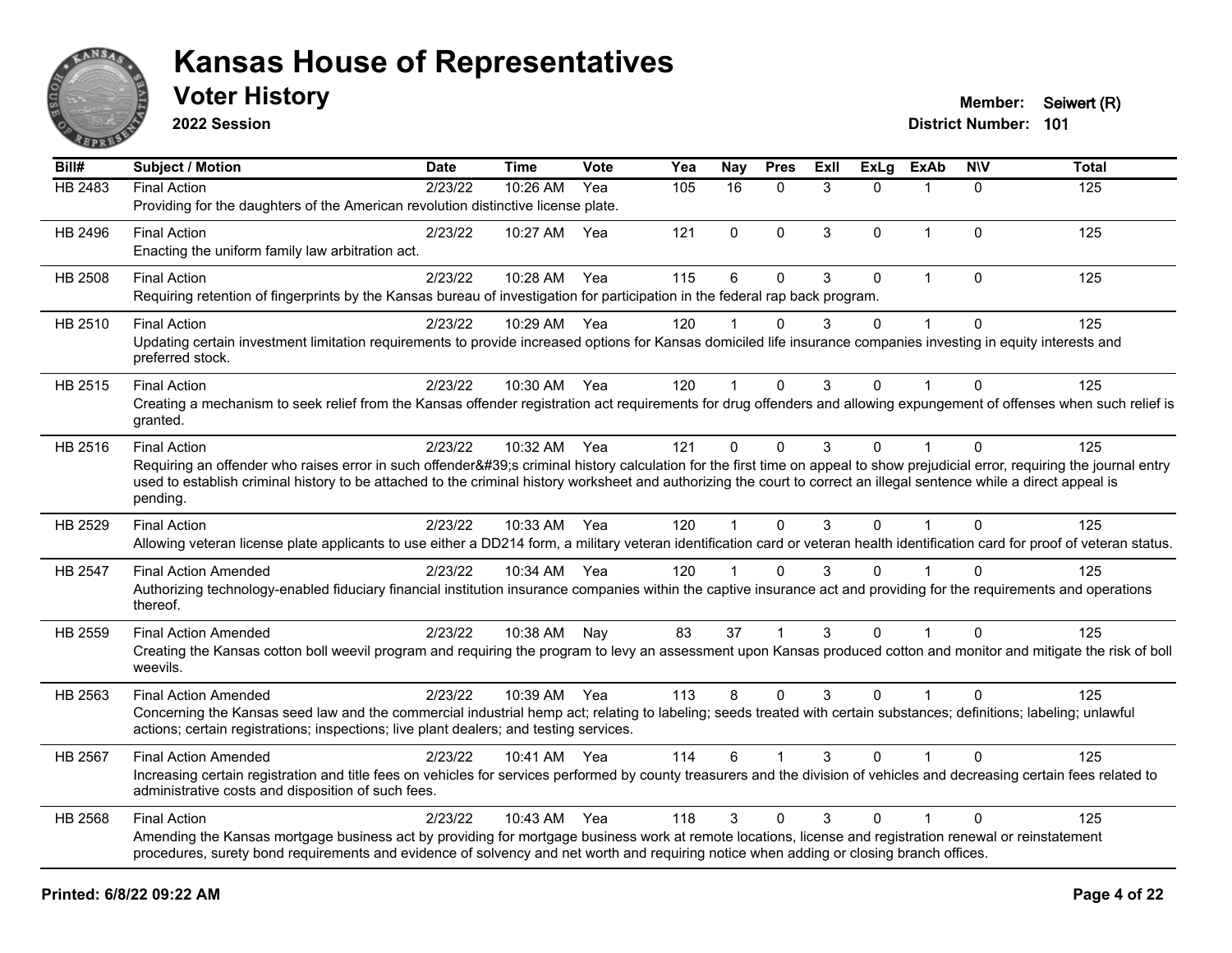

**2022 Session**

**Voter History Member:** Seiwert (R)

| Bill#           | Subject / Motion                                                                                                                                                                                                                                                   | <b>Date</b> | <b>Time</b>  | <b>Vote</b> | Yea | Nay            | <b>Pres</b>  | ExII           | <b>ExLg</b> | <b>ExAb</b>    | <b>NIV</b>   | <b>Total</b> |
|-----------------|--------------------------------------------------------------------------------------------------------------------------------------------------------------------------------------------------------------------------------------------------------------------|-------------|--------------|-------------|-----|----------------|--------------|----------------|-------------|----------------|--------------|--------------|
| <b>HB 2574</b>  | <b>Final Action</b>                                                                                                                                                                                                                                                | 2/23/22     | 10:43 AM     | Yea         | 121 | $\Omega$       | $\Omega$     | 3              | $\Omega$    |                | $\Omega$     | 125          |
|                 | Establishing a time limitation for awarding compensation for mental health counseling and increasing certain compensation award amounts by the crime victims<br>compensation board.                                                                                |             |              |             |     |                |              |                |             |                |              |              |
| HB 2579         | <b>Final Action Amended</b>                                                                                                                                                                                                                                        | 2/23/22     | 10:45 AM     | Nay         | 90  | 31             | $\Omega$     | 3              | 0           | $\overline{1}$ | $\Omega$     | 125          |
|                 | Requiring electronic filing of campaign reports by candidates for state office unless an exemption is granted for cause.                                                                                                                                           |             |              |             |     |                |              |                |             |                |              |              |
| HB 2595         | <b>Final Action</b>                                                                                                                                                                                                                                                | 2/23/22     | 10:46 AM     | Yea         | 121 | $\mathbf{0}$   | $\Omega$     | 3              | 0           | $\mathbf 1$    | $\mathbf 0$  | 125          |
|                 | Making certain antique vehicle titling procedures applicable to vehicles having a model year of 1960 or later instead of 1950 or later.                                                                                                                            |             |              |             |     |                |              |                |             |                |              |              |
| HB 2597         | <b>Final Action</b>                                                                                                                                                                                                                                                | 2/23/22     | 10:47 AM     | Yea         | 116 | 5              | $\Omega$     | 3              | $\Omega$    |                | $\mathbf 0$  | 125          |
|                 | Providing for four distinctive license plates for the Kansas department of wildlife and parks.                                                                                                                                                                     |             |              |             |     |                |              |                |             |                |              |              |
| HB 2608         | <b>Final Action</b>                                                                                                                                                                                                                                                | 2/23/22     | 10:48 AM     | Yea         | 117 | $\overline{4}$ | $\mathbf 0$  | 3              | 0           |                | $\Omega$     | 125          |
|                 | Removing provisions authorizing criminal restitution to be enforced as a civil judgment and authorizing judicial districts to contract for collection services for criminal<br>restitution.                                                                        |             |              |             |     |                |              |                |             |                |              |              |
| HB 2633         | <b>Final Action Amended</b>                                                                                                                                                                                                                                        | 2/23/22     | 10:49 AM     | Yea         | 108 | 13             | $\mathbf 0$  | 3              | 0           | $\mathbf{1}$   | $\mathbf{0}$ | 125          |
|                 | Providing for the city of Hutchinson distinctive license plate.                                                                                                                                                                                                    |             |              |             |     |                |              |                |             |                |              |              |
| HB 2654         | <b>Final Action</b>                                                                                                                                                                                                                                                | 2/23/22     | 10:50 AM     | Yea         | 121 | $\mathbf{0}$   | $\mathbf{0}$ | 3              | $\Omega$    |                | $\Omega$     | 125          |
|                 | Providing guidance to determine how offenders under the supervision of two or more supervision agency can have supervision consolidated into one agency.                                                                                                           |             |              |             |     |                |              |                |             |                |              |              |
| HB 2688         | <b>Final Action Amended</b>                                                                                                                                                                                                                                        | 2/23/22     | 10:52 AM     | Yea         | 116 | 5              | $\Omega$     | 3              | 0           |                | $\Omega$     | 125          |
|                 | Requiring that licensed farm wineries be issued a cereal malt beverage retailer license if the statutory requirements for such retailer license are satisfied.                                                                                                     |             |              |             |     |                |              |                |             |                |              |              |
| HB 2703         | <b>Final Action</b>                                                                                                                                                                                                                                                | 2/23/22     | 10:53 AM Yea |             | 121 | O              | $\Omega$     | 3              | 0           |                | $\Omega$     | 125          |
|                 | Making changes to employment security law provisions regarding the employment security fund and employer contribution rates, the definition of employment to                                                                                                       |             |              |             |     |                |              |                |             |                |              |              |
|                 | conform with federal law and various updates to the my reemployment plan program, including making the program mandatory with certain exceptions, and providing<br>that the secretary of commerce may require participation by claimants in reemployment services. |             |              |             |     |                |              |                |             |                |              |              |
| <b>HCR 5022</b> | <b>Final Action Amended</b>                                                                                                                                                                                                                                        | 2/23/22     | 10:56 AM     | Yea         | 97  | 24             | $\Omega$     | 3              | 0           | 1              | $\Omega$     | 125          |
|                 | Proposing a constitutional amendment requiring that a sheriff be elected in each county; exception.                                                                                                                                                                |             |              |             |     |                |              |                |             |                |              |              |
| <b>HCR 5030</b> | <b>Emergency Final Action</b>                                                                                                                                                                                                                                      | 2/23/22     | 11:36 AM     | Yea         | 121 | $\mathbf 0$    | $\mathbf 0$  | 3              | 0           | $\overline{1}$ | $\Omega$     | 125          |
|                 | Recognizing the growing problem of antisemitism in the United States.                                                                                                                                                                                              |             |              |             |     |                |              |                |             |                |              |              |
| HB 2605         | <b>Emergency Final Action Amended</b>                                                                                                                                                                                                                              | 2/23/22     | 11:37 AM     | Yea         | 115 | 6              | $\Omega$     | 3              | 0           |                | $\Omega$     | 125          |
|                 | Increasing the rural population requirement maximum for the veterinary training program for rural Kansas and creating a food animal percentage requirement that may<br>be fulfilled in lieu thereof.                                                               |             |              |             |     |                |              |                |             |                |              |              |
| SB 358          | <b>Emergency Final Action</b>                                                                                                                                                                                                                                      | 3/2/22      | 11:40 AM     | Yea         | 121 | $\mathbf{0}$   | $\Omega$     | $\overline{2}$ | 0           | 1              |              | 125          |
|                 | Amending the public water supply project loan program's definition of "project" to remove the definition's current exclusion of projects that are<br>related to the diversion or transportation of water acquired through a water transfer.                        |             |              |             |     |                |              |                |             |                |              |              |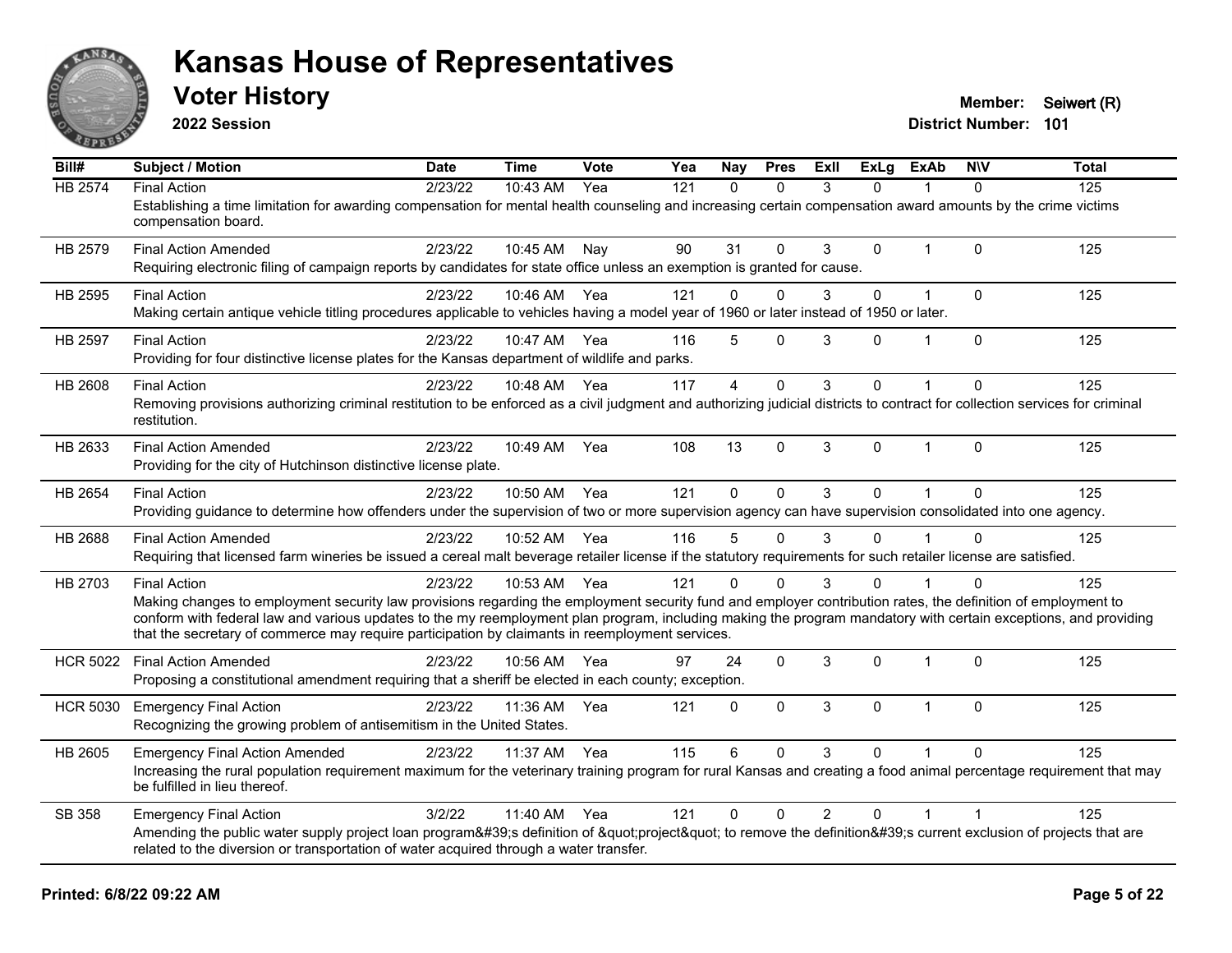

**2022 Session**

**Voter History Member:** Seiwert (R)

| Bill#           | <b>Subject / Motion</b>                                                                                                                                                                                                                                                                                                                                                                                                                                             | <b>Date</b> | <b>Time</b> | Vote | Yea | Nay | <b>Pres</b>    | <b>ExII</b>    | <b>ExLg</b> | <b>ExAb</b>    | <b>NIV</b>     | <b>Total</b> |
|-----------------|---------------------------------------------------------------------------------------------------------------------------------------------------------------------------------------------------------------------------------------------------------------------------------------------------------------------------------------------------------------------------------------------------------------------------------------------------------------------|-------------|-------------|------|-----|-----|----------------|----------------|-------------|----------------|----------------|--------------|
| SB 101          | <b>EFA Sub Bill Amended</b>                                                                                                                                                                                                                                                                                                                                                                                                                                         | 3/2/22      | 11:41 AM    | Yea  | 86  | 35  | $\Omega$       | $\mathfrak{p}$ | $\Omega$    | 1              |                | 125          |
|                 | House Substitute for SB 101 by Committee on Transportation - Approving the operation and use of electric-assisted bicycles and regulating the use thereof.                                                                                                                                                                                                                                                                                                          |             |             |      |     |     |                |                |             |                |                |              |
| SB 62           | <b>Emergency Final Action Amended</b>                                                                                                                                                                                                                                                                                                                                                                                                                               | 3/2/22      | 11:42 AM    | Yea  | 115 | 6   | $\Omega$       | $\overline{2}$ | $\Omega$    | 1              | $\overline{1}$ | 125          |
|                 | Amending the standards for school-administered vision screenings for students, establishing the Kansas children's vision health and school readiness commission<br>and allowing schools to maintain emergency albuterol kits.                                                                                                                                                                                                                                       |             |             |      |     |     |                |                |             |                |                |              |
| <b>HCR 5027</b> | Motion to Amend - Hoye                                                                                                                                                                                                                                                                                                                                                                                                                                              | 3/8/22      | 12:06 PM    | Nav  | 35  | 84  | $\overline{1}$ | $\overline{2}$ | $\Omega$    | $\mathbf 1$    | $\overline{2}$ | 125          |
|                 | Applying to the Congress of the United States to call a convention of the states.                                                                                                                                                                                                                                                                                                                                                                                   |             |             |      |     |     |                |                |             |                |                |              |
| <b>HCR 5027</b> | Motion to Amend - Houser                                                                                                                                                                                                                                                                                                                                                                                                                                            | 3/8/22      | 12:23 PM    | Nav  | 64  | 53  | $\mathbf{0}$   | $\overline{2}$ | $\Omega$    | 2              | $\Delta$       | 125          |
|                 | Applying to the Congress of the United States to call a convention of the states.                                                                                                                                                                                                                                                                                                                                                                                   |             |             |      |     |     |                |                |             |                |                |              |
| <b>HCR 5027</b> | Motion to Amend - Ruiz, S.                                                                                                                                                                                                                                                                                                                                                                                                                                          | 3/8/22      | 12:50 PM    | Nay  | 33  | 83  | $\mathbf 0$    | $\overline{2}$ | 0           | $\overline{2}$ | 5              | 125          |
|                 | Applying to the Congress of the United States to call a convention of the states.                                                                                                                                                                                                                                                                                                                                                                                   |             |             |      |     |     |                |                |             |                |                |              |
| <b>HCR 5027</b> | Motion to Recommend for Passage                                                                                                                                                                                                                                                                                                                                                                                                                                     | 3/8/22      | 1:31 PM     | Yea  | 78  | 42  | $\Omega$       | $\overline{2}$ | $\Omega$    | $\overline{2}$ | $\overline{1}$ | 125          |
|                 | Applying to the Congress of the United States to call a convention of the states.                                                                                                                                                                                                                                                                                                                                                                                   |             |             |      |     |     |                |                |             |                |                |              |
| HB 2710         | <b>Final Action</b>                                                                                                                                                                                                                                                                                                                                                                                                                                                 | 3/9/22      | 11:13 AM    | Yea  | 116 | 3   | $\mathbf 0$    | 4              | 0           | $\overline{2}$ | $\Omega$       | 125          |
|                 | Increasing the percentage of alcohol by volume allowed to not more than 16% for domestic table wine and the domestic fortified wine threshold to more than 16%<br>alcohol by volume.                                                                                                                                                                                                                                                                                |             |             |      |     |     |                |                |             |                |                |              |
| HB 2548         | <b>Final Action Amended</b>                                                                                                                                                                                                                                                                                                                                                                                                                                         | 3/9/22      | 11:14 AM    | Yea  | 116 | 3   | $\Omega$       | 4              | 0           | $\overline{2}$ | $\Omega$       | 125          |
|                 | Implementing additional reporting requirements for informational technology projects and state agencies and requiring additional information technology security training<br>and status reports.                                                                                                                                                                                                                                                                    |             |             |      |     |     |                |                |             |                |                |              |
| <b>HCR 5027</b> | <b>Final Action Amended</b>                                                                                                                                                                                                                                                                                                                                                                                                                                         | 3/9/22      | 11:22 AM    | Yea  | 76  | 43  | $\Omega$       | 4              | $\Omega$    | $\overline{2}$ | $\Omega$       | 125          |
|                 | Applying to the Congress of the United States to call a convention of the states.                                                                                                                                                                                                                                                                                                                                                                                   |             |             |      |     |     |                |                |             |                |                |              |
| SB 421          | Motion to Amend - Xu                                                                                                                                                                                                                                                                                                                                                                                                                                                | 3/9/22      | 12:22 PM    | Nav  | 38  | 79  | $\Omega$       | 4              | 0           | 2              | 2              | 125          |
|                 | Transferring \$253,866,022 from the state general fund to the Kansas public employees retirement fund during fiscal year 2022 and eliminating certain level-dollar<br>KPERS employer contribution payments.                                                                                                                                                                                                                                                         |             |             |      |     |     |                |                |             |                |                |              |
| SB <sub>2</sub> | <b>Emergency Final Action Amended</b>                                                                                                                                                                                                                                                                                                                                                                                                                               | 3/9/22      | 1:18 PM     | Yea  | 87  | 31  | $\mathbf{0}$   | $\overline{A}$ | $\Omega$    | $\overline{2}$ |                | 125          |
|                 | Allowing consumption of beer, wine or other alcoholic liquor on theKansas state fairgrounds; increasing the number of temporary permits an applicantmay receive from<br>four to 12 permits per year; limiting what cities, counties ortownships may charge for a temporary permit to not more than \$25 per day; andcrediting a portion of moneys<br>collected from the liquor drink tax and theliquor enforcement tax to the state fair capital improvements fund. |             |             |      |     |     |                |                |             |                |                |              |
| HB 2462         | <b>Emergency Final Action</b>                                                                                                                                                                                                                                                                                                                                                                                                                                       | 3/9/22      | $1:19$ PM   | Yea  | 118 | ∩   | ∩              |                | 0           | 2              | $\overline{1}$ | 125          |
|                 | Removing the standing committee membership requirements for members of the joint committee on state-tribal relations.                                                                                                                                                                                                                                                                                                                                               |             |             |      |     |     |                |                |             |                |                |              |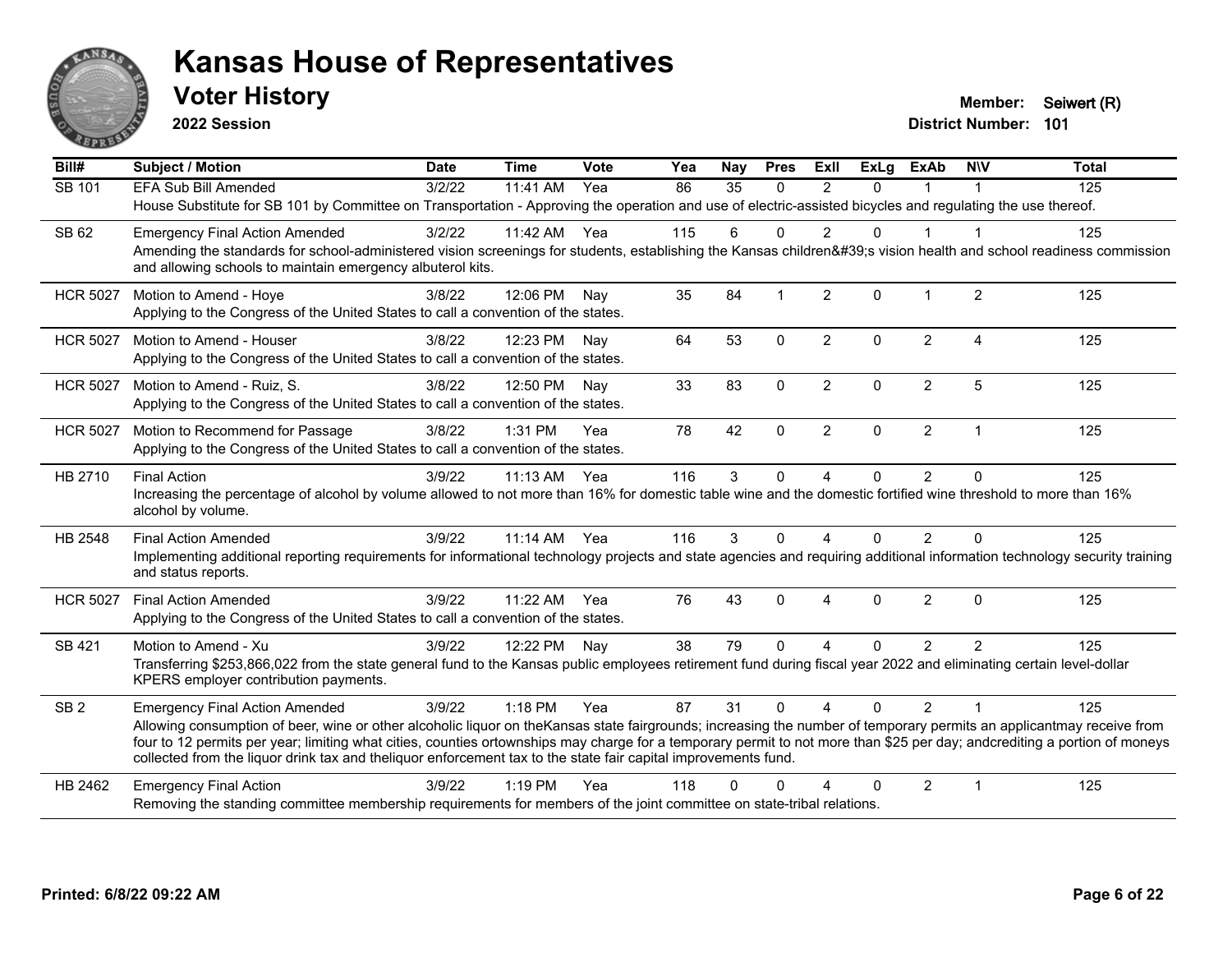

**2022 Session**

**Voter History Member:** Seiwert (R)

| Bill#           | <b>Subject / Motion</b>                                                                                                                                                                                                                                                                                                                                                                                                                                                                                                                                                                                               | <b>Date</b> | <b>Time</b>  | Vote | Yea | Nay            | <b>Pres</b>  | ExII                   | <b>ExLg</b> | <b>ExAb</b>    | <b>NIV</b>   | <b>Total</b> |
|-----------------|-----------------------------------------------------------------------------------------------------------------------------------------------------------------------------------------------------------------------------------------------------------------------------------------------------------------------------------------------------------------------------------------------------------------------------------------------------------------------------------------------------------------------------------------------------------------------------------------------------------------------|-------------|--------------|------|-----|----------------|--------------|------------------------|-------------|----------------|--------------|--------------|
| <b>SB 421</b>   | <b>Emergency Final Action Amended</b><br>Transferring \$1,000,000,000 from the state general fund to the Kansas public employees retirement fund during fiscal year 2022 and eliminating certain level-dollar<br>KPERS employer contribution payments.                                                                                                                                                                                                                                                                                                                                                                | 3/9/22      | 1:20 PM      | Yea  | 113 | 5              | $\Omega$     | 4                      | $\Omega$    | 2              | 1            | 125          |
| <b>SB 286</b>   | EFA Sub Bill Amended<br>House Substitute for Substitute for SB 286 - Continuing the governmental response to the COVID-19 pandemic in Kansas by extending the expanded use of<br>telemedicine, the suspension of certain requirements related to medical care facilities and immunity from civil liability for certain healthcare providers, certain persons<br>conducting business in this state and covered facilities for COVID-19 claims until January 20, 2023, creating the crime of interference with the conduct of a hospital and<br>increasing the criminal penalties for battery of a healthcare provider. | 3/9/22      | 1:23 PM      | Yea  | 102 | 17             | 0            | $\boldsymbol{\Lambda}$ | $\Omega$    | $\overline{2}$ | $\Omega$     | 125          |
| HB 2466         | <b>EFA Sub Bill</b><br>Substitute for HB 2466 by Committee on Education - Establishing the promoting advancement in computing knowledge act to increase the availability of computer<br>science education in Kansas schools.                                                                                                                                                                                                                                                                                                                                                                                          | 3/9/22      | $1:24$ PM    | Yea  | 115 | 4              | $\Omega$     | $\Lambda$              | $\Omega$    | $\overline{2}$ | $\Omega$     | 125          |
| HB 2541         | <b>Final Action</b><br>Crediting docket fees to the state general fund instead of the judicial branch docket fee fund; crediting marriage license fees and drivers'; license reinstatement fees to<br>the state general fund instead of the judicial branch nonjudicial salary adjustment fund.                                                                                                                                                                                                                                                                                                                       | 3/16/22     | 11:15 AM Yea |      | 111 | 12             | $\Omega$     | $\overline{2}$         | $\Omega$    | $\Omega$       | $\Omega$     | 125          |
| HB 2582         | <b>Final Action Amended</b><br>Directing the Kansas department for children and families to share certain information with investigating law enforcement agencies.                                                                                                                                                                                                                                                                                                                                                                                                                                                    | 3/16/22     | $11:16$ AM   | Yea  | 122 | 1              | $\Omega$     | 2                      | $\Omega$    | $\Omega$       | $\Omega$     | 125          |
| HB 2674         | <b>Final Action Amended</b><br>Requiring a forfeiture of an appearance bond to be set aside in certain circumstances.                                                                                                                                                                                                                                                                                                                                                                                                                                                                                                 | 3/16/22     | 11:17 AM     | Nay  | 121 | $\overline{2}$ | $\mathbf{0}$ | $\overline{2}$         | $\Omega$    | 0              | $\mathbf{0}$ | 125          |
| HB 2676         | <b>Final Action Amended</b><br>Authorizing counties to create a code inspection and enforcement fund and expanding the scope of the equipment reserve fund to include other computer and electronic<br>technologies.                                                                                                                                                                                                                                                                                                                                                                                                  | 3/16/22     | 11:18 AM     | Nay  | 112 | 11             | $\mathbf{0}$ | 2                      | $\Omega$    | $\Omega$       | $\Omega$     | 125          |
| <b>HCR 5032</b> | <b>Final Action</b><br>Honoring Ukrainians fighting against the Russian invasion.                                                                                                                                                                                                                                                                                                                                                                                                                                                                                                                                     | 3/16/22     | 11:20 AM     | Yea  | 119 | 4              | $\Omega$     | $\overline{2}$         | $\Omega$    | $\Omega$       | $\Omega$     | 125          |
| HB 2528         | <b>Final Action Amended</b><br>Removing inflatable devices that are owned and operated by a nonprofit organization from the requirements of the Kansas amusement ride act.                                                                                                                                                                                                                                                                                                                                                                                                                                            | 3/17/22     | 11:21 AM     | Yea  | 86  | 34             | $\Omega$     | $\boldsymbol{\Lambda}$ | $\Omega$    | $\Omega$       | $\mathbf{1}$ | 125          |
| SB 335          | <b>Final Action</b><br>Exempting certain business entities that provide health insurance in the state but are not subject to the jurisdiction of the commissioner of insurance from payment of the<br>annual premium tax.                                                                                                                                                                                                                                                                                                                                                                                             | 3/17/22     | 11:22 AM     | Yea  | 120 | $\mathbf{0}$   | $\mathbf{0}$ | $\boldsymbol{\Lambda}$ | $\Omega$    | $\Omega$       |              | 125          |
| SB 348          | <b>Final Action Amended</b><br>Exempting the practice of threading from the practice of cosmetology.                                                                                                                                                                                                                                                                                                                                                                                                                                                                                                                  | 3/17/22     | 11:23 AM     | Nay  | 110 | 10             | $\Omega$     | 4                      | $\Omega$    | $\Omega$       | 1            | 125          |
| SB 392          | <b>Final Action</b><br>Terminating the transfer of remaining unencumbered moneys in the securities act fee fund exceeding \$50,000 to the state general fund.                                                                                                                                                                                                                                                                                                                                                                                                                                                         | 3/17/22     | 11:24 AM     | Yea  | 120 | $\Omega$       | $\Omega$     | Δ                      | $\Omega$    | 0              | 1            | 125          |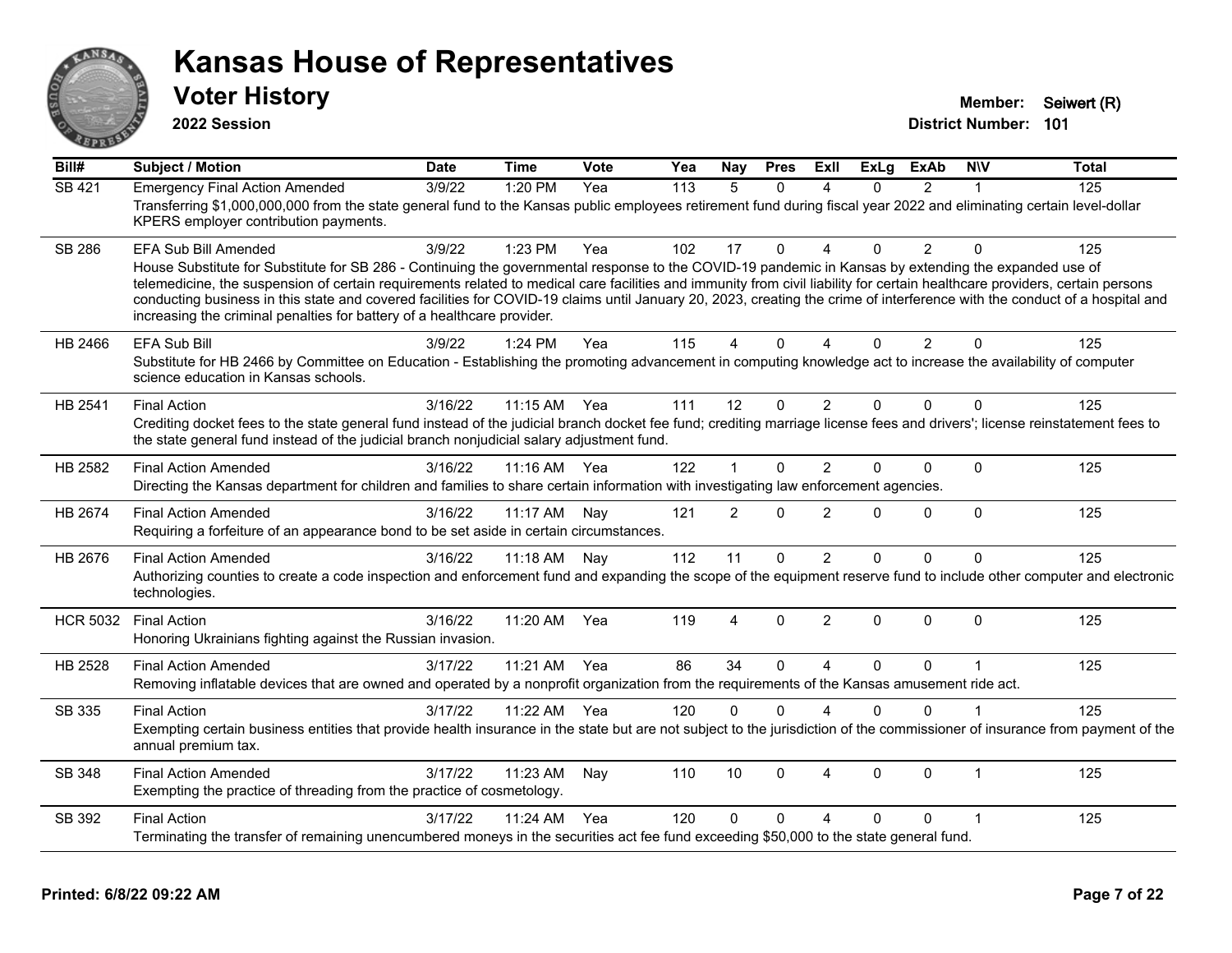

**2022 Session**

**District Number: 101 Voter History Member:** Seiwert (R)

**Bill# Subject / Motion Date Time Vote Yea Nay Pres Exll ExLg ExAb N\V Total** HB 2712 Emergency Final Action 3/17/22 11:47 AM Yea 119 1 0 4 0 0 1 125 Establishing the Kansas commission for the United States semiquincentennial. SB 408 Emergency Final Action Amended 3/17/22 11:48 AM Yea 117 3 0 4 0 0 1 125 Increasing the criminal penalties for multiple thefts of mail. SB 400 EFA Sub Bill 3/17/22 11:49 AM Yea 120 0 4 0 0 1 125 Substitute for SB 400 by Committee on Financial Institutions and Insurance - Updating certain requirements and conditions relating to the creation, modification and termination of trusts in the Kansas uniform trust code and updating the definition of-áresident trust for tax purposes. SB 366 Emergency Final Action Amended 3/17/22 11:50 AM Yea 120 0 0 4 0 0 1 125 Specifying that the crime of burglary includes, without authority, entering into or remaining within any locked or secured portion of any dwelling, building or other structure, with intent to commit another crime therein. SB 313 Emergency Final Action Amended 3/21/22 3:39 PM Yea 122 0 0 2 0 1 0 125 Designating a portion of United States highway 69 as the Senator Tom R Van Sickle memorial highway. SB 448 Emergency Final Action (a) 3/21/22 3:40 PM Yea (a) 122 0 0 2 0 1 0 125 Adopting the national association of insurance commissioner's amendments to the unfair trade practices act excluding commercial property and casualty insurance producers, brokers and insurers from prohibitions on giving rebates as an inducement to sales. SB 300 EFA Sub Bill 3/21/22 3:41 PM Yea 121 1 0 2 0 1 0 125 Substitute for SB 300 by Committee on Judiciary GÇô Amending the Kansas racketeer influenced and corrupt organization act to add a person who has engaged in identity theft or identity fraud to the definition of "covered person" and add identity theft and identity fraud to the definition of "racketeering activity". SB 261 EFA Sub Bill 3/21/22 3:43 PM Yea 96 26 0 2 0 1 0 125 Substitute for SB 261 by Committee on Agriculture -- Prohibiting the use of identifiable meat terms on the labels of meat analogs when such labels do not include proper qualifying language to indicate that such products do not contain meat. SB 417 Emergency Final Action 2002 3/21/22 3:44 PM Yea 320 2 0 2 0 1 0 125 Establishing minimum and maximum permit renewal fees for certain solid waste disposal areas and processing facilities. HB 2644 Emergency Final Action (a) 3/21/22 3:46 PM Yea 115 7 0 2 0 1 0 125 Designating the Sandhill plum as the official state fruit. HB 2447 EFA Sub Bill 3/21/22 3:47 PM Yea 120 2 0 2 0 1 0 125 Permitting testimony to be presented using a two-way electronic audio-video communication device during a preliminary hearing. SB 200 Emergency Final Action Amended 3/21/22 3:48 PM Yea 119 3 0 2 0 1 0 125 Expanding the pharmacist's scope of practice to include initiation of therapy for influenza, strep throat or urinary tract infection, pursuant to a statewide protocol adopted by the collaborative drug therapy management advisory committee.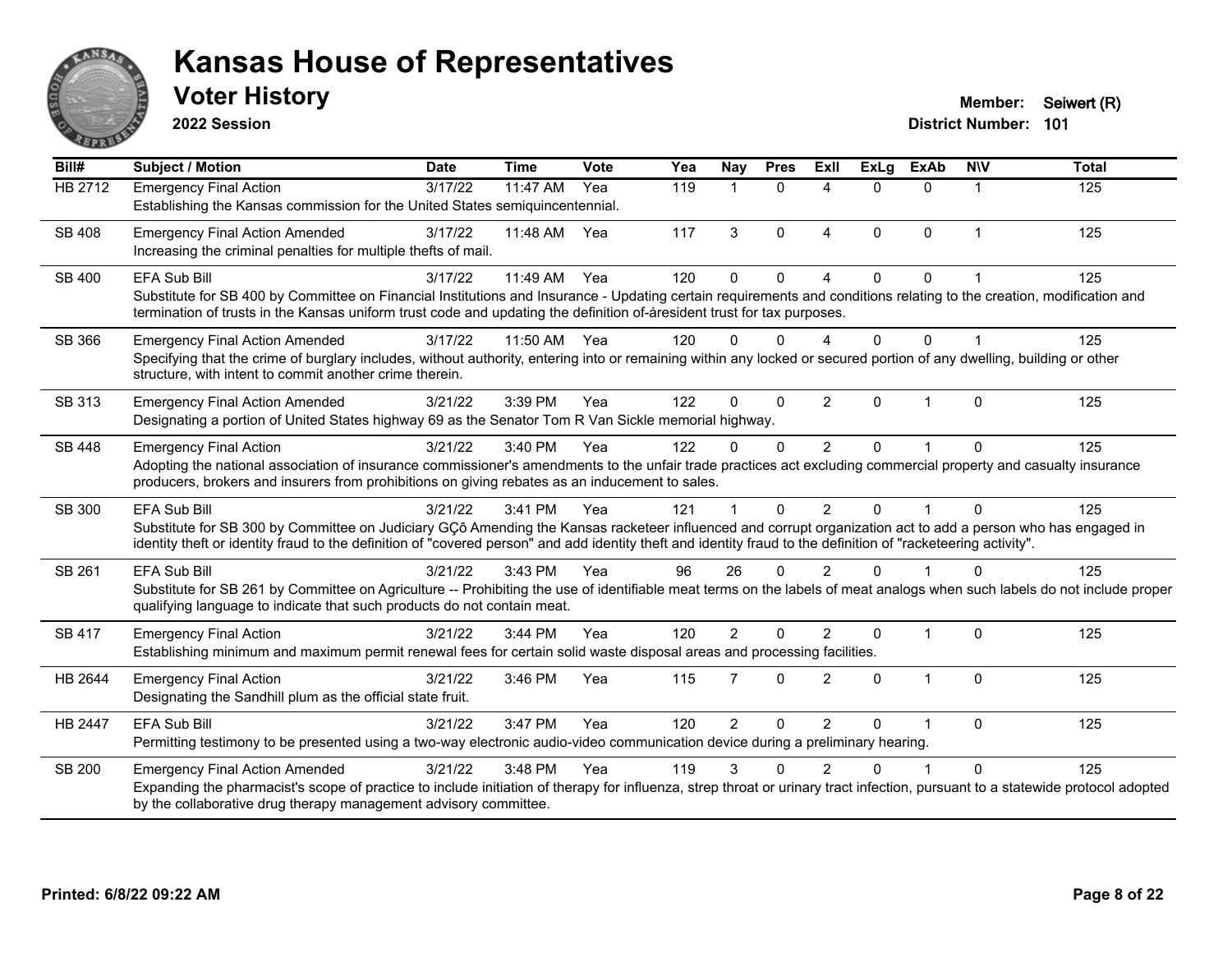

**2022 Session**

**District Number: 101 Voter History Member:** Seiwert (R)

| Bill#         | <b>Subject / Motion</b>                                                                                                                                                                                                                                                                                                                                                                                                                                                                                                                                                                                                                                                      | <b>Date</b> | <b>Time</b> | Vote | Yea | Nay            | <b>Pres</b>  | <b>Exll</b>    | <b>ExLg</b>  | <b>ExAb</b>  | <b>NIV</b>   | <b>Total</b> |
|---------------|------------------------------------------------------------------------------------------------------------------------------------------------------------------------------------------------------------------------------------------------------------------------------------------------------------------------------------------------------------------------------------------------------------------------------------------------------------------------------------------------------------------------------------------------------------------------------------------------------------------------------------------------------------------------------|-------------|-------------|------|-----|----------------|--------------|----------------|--------------|--------------|--------------|--------------|
| SB 336        | <b>Emergency Final Action</b><br>Updating certain investment limitation requirements to provide increased options for Kansas domiciled life insurance companies investing in equity interests and<br>preferred stock.                                                                                                                                                                                                                                                                                                                                                                                                                                                        | 3/21/22     | 3:49 PM     | Yea  | 121 |                | $\Omega$     | $\mathfrak{p}$ | $\Omega$     |              | $\Omega$     | 125          |
| HB 2253       | <b>Emergency Final Action Amended</b><br>Updating certain provisions of the prescription monitoring program act relating to program data, storage and access, increasing the membership of the advisory<br>committee and providing for setup and annual maintenance fees for program data integration.                                                                                                                                                                                                                                                                                                                                                                       | 3/21/22     | 3:50 PM     | Yea  | 121 | $\overline{1}$ | $\Omega$     | $\overline{2}$ | $\mathbf{0}$ | $\mathbf 1$  | $\Omega$     | 125          |
| HB 2632       | <b>Emergency Final Action</b><br>Requiring a referral of an alleged victim of child abuse or neglect for a examination as part of an investigation, creating a program in the department of health and<br>environment to provide training and payment and defining child abuse review and evaluation providers, networks, examinations and referrals and child abuse medical<br>resource centers.                                                                                                                                                                                                                                                                            | 3/21/22     | 3:52 PM     | Nay  | 95  | 27             | 0            | $\overline{2}$ | 0            |              | 0            | 125          |
| SB 346        | <b>Emergency Final Action Amended</b><br>Allowing for the on-farm retail sale of milk and milk products, authorizing the secretary of agriculture to declare an imminent health hazard, extending certain milk and<br>dairy license fees and establishing certain standards for milk.                                                                                                                                                                                                                                                                                                                                                                                        | 3/21/22     | 3:53 PM     | Yea  | 119 | 3              | $\Omega$     | $\overline{2}$ | $\Omega$     | 1            | $\Omega$     | 125          |
| <b>SB 141</b> | <b>Emergency Final Action</b><br>Enacting the Kansas uniform directed trust act.                                                                                                                                                                                                                                                                                                                                                                                                                                                                                                                                                                                             | 3/21/22     | 3:54 PM     | Yea  | 122 | $\mathbf 0$    | 0            | $\overline{2}$ | $\mathbf{0}$ | $\mathbf{1}$ | $\mathbf{0}$ | 125          |
| SB 343        | <b>Emergency Final Action Amended</b><br>Updating the term "hearing impaired"; to "hard of hearing"; in statutes related to persons with hearing loss.                                                                                                                                                                                                                                                                                                                                                                                                                                                                                                                       | 3/21/22     | 3:55 PM     | Yea  | 122 | $\mathbf 0$    | $\mathbf 0$  | $\overline{2}$ | $\mathbf 0$  | $\mathbf{1}$ | $\mathbf 0$  | 125          |
| SB 446        | <b>Emergency Final Action Amended</b><br>Designating bridges on U.S. highway 166 and K-66 highway as Veterans Memorial Bridge.                                                                                                                                                                                                                                                                                                                                                                                                                                                                                                                                               | 3/21/22     | 3:56 PM     | Yea  | 122 | $\mathbf{0}$   | $\mathbf{0}$ | $\overline{2}$ | $\mathbf{0}$ | $\mathbf{1}$ | $\Omega$     | 125          |
| SB 483        | <b>Emergency Final Action</b><br>Increasing criminal penalties for theft and criminal damage to property involving remote service units such as automated cash dispensing machines and automated<br>teller machines.                                                                                                                                                                                                                                                                                                                                                                                                                                                         | 3/21/22     | 3:57 PM     | Yea  | 122 | $\mathbf 0$    | $\mathbf{0}$ | 2              | $\Omega$     | 1            | $\mathbf{0}$ | 125          |
| SB 19         | <b>EFA Sub Bill</b><br>House Substitute for SB 19 by Committee on Energy, Utilities and Telecommunications - Implementing the 988 suicide prevention and mental health crisis hotline in<br>Kansas.                                                                                                                                                                                                                                                                                                                                                                                                                                                                          | 3/21/22     | 3:58 PM     | Yea  | 114 | 8              | $\Omega$     | $\overline{2}$ | $\Omega$     | 1            | $\Omega$     | 125          |
| HB 2600       | <b>Emergency Final Action Amended</b><br>Authorizing the state board of regents on behalf of Emporia state university to sell certain real property in the city of Emporia, Lyon county, Kansas; the university of<br>Kansas to exchange and convey certain real property in Douglas county, Kansas, and to accept certain real property in Douglas county, Kansas, from the Kansas<br>university endowment association; Kansas state university to sell certain real property in Riley county and Cherokee county, Kansas, and Douglas county, Nebraska;<br>and Pittsburg state university to sell certain real property in the city of Pittsburg, Crawford county, Kansas. | 3/21/22     | 4:00 PM     | Yea  | 122 | $\Omega$       | $\Omega$     | 2              | U            |              | O            | 125          |
| SB 215        | <b>Emergency Final Action Amended</b><br>Transferring the authority for postsecondary driver's education programs and driver training schools from the state board of regents to the department of revenue.                                                                                                                                                                                                                                                                                                                                                                                                                                                                  | 3/21/22     | 4:01 PM     | Yea  | 122 | 0              | $\Omega$     | $\overline{2}$ | 0            |              | $\Omega$     | 125          |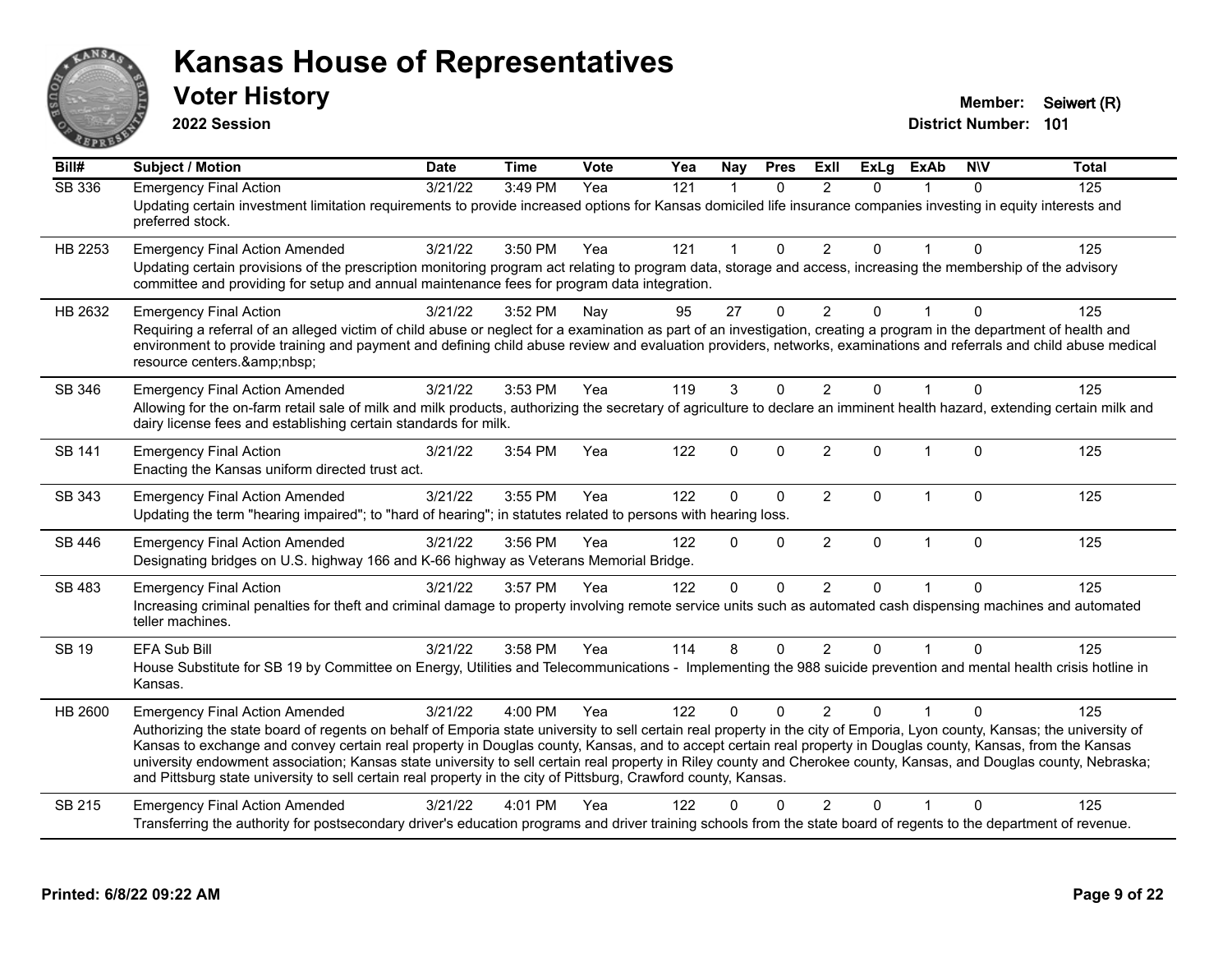

**2022 Session**

**Voter History Member:** Seiwert (R)

| Bill#            | Subject / Motion                                                                                                                                                                                                                                                                                                 | <b>Date</b> | <b>Time</b>  | <b>Vote</b> | Yea | Nay          | <b>Pres</b>  | ExII           | <b>ExLg</b>  | <b>ExAb</b>    | <b>NIV</b>     | <b>Total</b> |
|------------------|------------------------------------------------------------------------------------------------------------------------------------------------------------------------------------------------------------------------------------------------------------------------------------------------------------------|-------------|--------------|-------------|-----|--------------|--------------|----------------|--------------|----------------|----------------|--------------|
| SB <sub>28</sub> | <b>EFA Sub Bill</b><br>House Substitute for SB 28 by Committee on Insurance and Pensions - Enacting the pharmacy benefits manager licensure act and requiring licensure rather than<br>registration of such entities.                                                                                            | 3/21/22     | 4:02 PM      | Yea         | 120 | 2            | $\Omega$     | $\mathcal{P}$  | $\Omega$     |                | $\Omega$       | 125          |
| SB 419           | <b>Emergency Final Action</b><br>Allowing certain employees from the department of corrections to attend the Kansas law enforcement training center and including special agents of the department of<br>corrections in the definition of law enforcement officer under the Kansas law enforcement training act. | 3/21/22     | 4:03 PM      | Yea         | 122 | $\mathbf{0}$ | $\mathbf{0}$ | $\overline{2}$ | $\Omega$     |                | $\Omega$       | 125          |
| <b>SB 440</b>    | <b>Emergency Final Action</b><br>Establishing when an occupational therapist may treat a patient without referral from a physician and requiring occupational therapists to maintain professional liability<br>insurance.                                                                                        | 3/21/22     | 4:04 PM      | Yea         | 121 | $\mathbf{0}$ | $\mathbf 0$  | $\overline{2}$ | 0            | $\mathbf{1}$   | $\overline{1}$ | 125          |
| <b>SB 34</b>     | EFA Sub Bill Amended<br>Substitute for SB 34 by Committee on Federal and State Affairs - Requiring review of administrative rules and regulations every five years.                                                                                                                                              | 3/21/22     | 4:06 PM      | Yea         | 88  | 34           | $\mathbf{0}$ | $\overline{2}$ | $\mathbf{0}$ |                | $\Omega$       | 125          |
| <b>SB 453</b>    | <b>Emergency Final Action Amended</b><br>Requiring adult care home certified aides who take training courses to demonstrate certain skills to successfully complete such training courses and requiring licensed<br>nurses to teach and evaluate such training courses.                                          | 3/21/22     | 4:07 PM      | Yea         | 122 | $\Omega$     | $\mathbf{0}$ | 2              | $\Omega$     |                | $\Omega$       | 125          |
| SB 330           | <b>Emergency Final Action</b><br>Authorizing the construction of a memorial honoring Kansas gold star families.                                                                                                                                                                                                  | 3/21/22     | 4:08 PM      | Yea         | 122 | $\mathbf{0}$ | $\mathbf{0}$ | $\overline{2}$ | $\Omega$     | $\mathbf{1}$   | $\mathbf{0}$   | 125          |
| SB 331           | <b>Emergency Final Action Amended</b><br>Updating the version of risk-based capital instructions in effect.                                                                                                                                                                                                      | 3/21/22     | 4:09 PM      | Yea         | 121 | $\mathbf{1}$ | $\mathbf{0}$ | $\overline{2}$ | $\Omega$     | $\mathbf{1}$   | $\mathbf{0}$   | 125          |
| SB 451           | <b>Emergency Final Action Amended</b><br>Requiring an individual to maintain enrollment on a tribal membership roll to receive a free permanent hunting license.                                                                                                                                                 | 3/21/22     | 4:10 PM      | Yea         | 122 | $\Omega$     | $\mathbf 0$  | $\overline{2}$ | $\mathbf{0}$ | $\mathbf{1}$   | $\mathbf{0}$   | 125          |
| <b>SB 479</b>    | <b>Emergency Final Action Amended</b><br>Authorizing a permanent memorial commemorating the Kansas suffragist movement to be placed in the state capitol and establishing the Kansas suffragist memorial<br>fund.                                                                                                | 3/21/22     | 4:11 PM      | Yea         | 122 | $\Omega$     | $\Omega$     | $\mathcal{P}$  | $\Omega$     | $\overline{1}$ | $\Omega$       | 125          |
| HB 2734          | <b>Emergency Final Action</b><br>Reinstating the social worker applicant option for board-approved postgraduate supervised experience and allowing master's and clinical level licensees to take the<br>baccalaureate addiction counselor test.                                                                  | 3/21/22     | 4:12 PM      | Yea         | 122 | $\mathbf{0}$ | $\mathbf{0}$ | $\overline{2}$ | $\Omega$     | 1              | $\Omega$       | 125          |
| SB 267           | Motion to Amend - Winn<br>Substitute for SB 267 by Committee on Ways and Means - Appropriations for FY 2021, FY 2022, FY 2023 and FY 2024 for various state agencies.                                                                                                                                            | 3/22/22     | 11:42 AM     | Nay         | 44  | 76           | $\mathbf{0}$ |                | $\Omega$     | $\overline{2}$ | 2              | 125          |
| SB 267           | Motion to Amend - Gartner<br>Substitute for SB 267 by Committee on Ways and Means - Appropriations for FY 2021, FY 2022, FY 2023 and FY 2024 for various state agencies.                                                                                                                                         | 3/22/22     | 12:01 PM Nay |             | 37  | 84           | $\mathbf{0}$ |                | $\mathbf{0}$ | 2              |                | 125          |
| SB 267           | Motion to Amend - Helgerson<br>Substitute for SB 267 by Committee on Ways and Means - Appropriations for FY 2021, FY 2022, FY 2023 and FY 2024 for various state agencies.                                                                                                                                       | 3/22/22     | 12:25 PM Nay |             | 49  | 72           | $\Omega$     |                | $\Omega$     | $\overline{2}$ |                | 125          |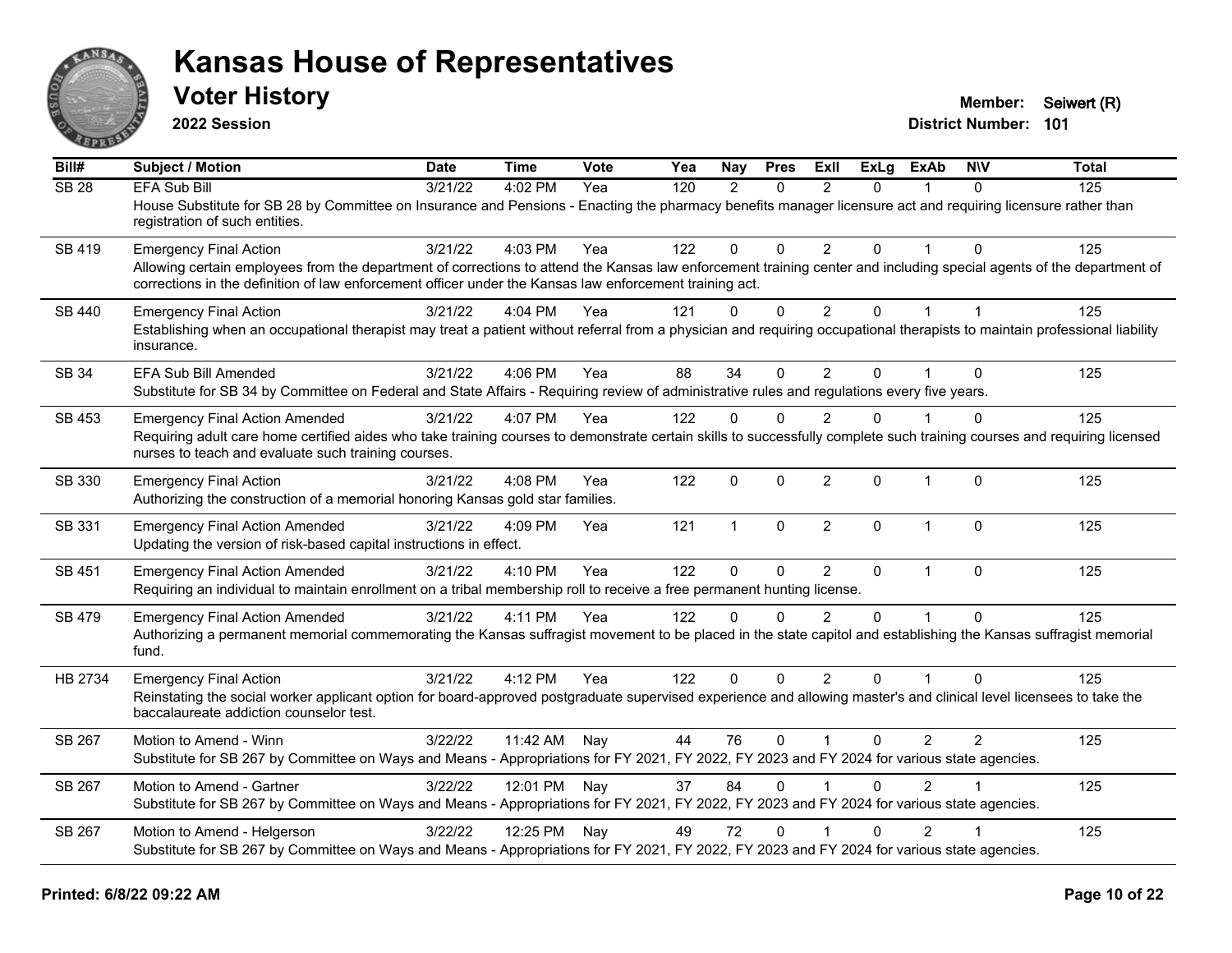

| Bill#         | <b>Subject / Motion</b>                                                                                                                                                                                                                                                                                                                                                                                                                                                                                                                                                                                                                                                                                                                                                                                                                                                                                                                             | <b>Date</b> | <b>Time</b> | <b>Vote</b> | Yea             | <b>Nay</b> | <b>Pres</b>  | <b>Exll</b>  | <b>ExLg</b> | <b>ExAb</b>    | <b>NIV</b>     | <b>Total</b> |
|---------------|-----------------------------------------------------------------------------------------------------------------------------------------------------------------------------------------------------------------------------------------------------------------------------------------------------------------------------------------------------------------------------------------------------------------------------------------------------------------------------------------------------------------------------------------------------------------------------------------------------------------------------------------------------------------------------------------------------------------------------------------------------------------------------------------------------------------------------------------------------------------------------------------------------------------------------------------------------|-------------|-------------|-------------|-----------------|------------|--------------|--------------|-------------|----------------|----------------|--------------|
| <b>SB 267</b> | Motion to Amend - Helgerson<br>Substitute for SB 267 by Committee on Ways and Means - Appropriations for FY 2021, FY 2022, FY 2023 and FY 2024 for various state agencies.                                                                                                                                                                                                                                                                                                                                                                                                                                                                                                                                                                                                                                                                                                                                                                          | 3/22/22     | 1:06 PM     | Nay         | $\overline{36}$ | 81         | $\mathbf{0}$ | $\mathbf{1}$ | $\Omega$    | 2              | 5              | 125          |
| HB 2512       | Motion to Amend - Ousley<br>Substitute for Substitute for HB 2512 by Committee on K-12 Education Budget - Making appropriations for the Kansas state department of education for FY 2022, FY<br>2023 and FY 2024, establishing requirements relating to academic achievement and third-grade literacy, authorizing credits to be earned through alternative educational<br>opportunities, requiring KSHSAA members and employees to report child abuse and neglect, requiring boards of education of school districts to consider district needs<br>assessments and academic assessments when approving district budgets, authorizing part-time enrollment for certain students, establishing an alternative graduation<br>rate calculation for virtual schools, providing virtual school state aid for credit deficient students and amending the age of initial eligibility for the tax credit for low income<br>students scholarship program.    | 3/22/22     | 2:02 PM     | Nay         | 58              | 54         | $\Omega$     |              | $\Omega$    | $\overline{2}$ | 10             | 125          |
| HB 2512       | Motion to Amend - Hoye<br>Substitute for Substitute for HB 2512 by Committee on K-12 Education Budget - Making appropriations for the Kansas state department of education for FY 2022, FY<br>2023 and FY 2024, establishing requirements relating to academic achievement and third-grade literacy, authorizing credits to be earned through alternative educational<br>opportunities, requiring KSHSAA members and employees to report child abuse and neglect, requiring boards of education of school districts to consider district needs<br>assessments and academic assessments when approving district budgets, authorizing part-time enrollment for certain students, establishing an alternative graduation<br>rate calculation for virtual schools, providing virtual school state aid for credit deficient students and amending the age of initial eligibility for the tax credit for low income<br>students scholarship program.      | 3/22/22     | 2:13 PM     | Nay         | 38              | 81         | $\Omega$     |              | 0           | 2              | 3              | 125          |
| HB 2512       | Motion to Amend - Hoye<br>Substitute for Substitute for HB 2512 by Committee on K-12 Education Budget - Making appropriations for the Kansas state department of education for FY 2022, FY<br>2023 and FY 2024, establishing requirements relating to academic achievement and third-grade literacy, authorizing credits to be earned through alternative educational<br>opportunities, requiring KSHSAA members and employees to report child abuse and neglect, requiring boards of education of school districts to consider district needs<br>assessments and academic assessments when approving district budgets, authorizing part-time enrollment for certain students, establishing an alternative graduation<br>rate calculation for virtual schools, providing virtual school state aid for credit deficient students and amending the age of initial eligibility for the tax credit for low income<br>students scholarship program.      | 3/22/22     | 2:18 PM     | Nay         | 44              | 73         | $\Omega$     |              | $\Omega$    | 2              | 5              | 125          |
| HB 2512       | Motion to reconsider action<br>Substitute for Substitute for HB 2512 by Committee on K-12 Education Budget - Making appropriations for the Kansas state department of education for FY 2022, FY<br>2023 and FY 2024, establishing requirements relating to academic achievement and third-grade literacy, authorizing credits to be earned through alternative educational<br>opportunities, requiring KSHSAA members and employees to report child abuse and neglect, requiring boards of education of school districts to consider district needs<br>assessments and academic assessments when approving district budgets, authorizing part-time enrollment for certain students, establishing an alternative graduation<br>rate calculation for virtual schools, providing virtual school state aid for credit deficient students and amending the age of initial eligibility for the tax credit for low income<br>students scholarship program. | 3/22/22     | 2:24 PM     | Yea         | 75              | 45         | $\Omega$     |              | $\Omega$    | $\overline{2}$ | $\overline{2}$ | 125          |
| HB 2512       | Motion to Amend - Ousley<br>Substitute for Substitute for HB 2512 by Committee on K-12 Education Budget - Making appropriations for the Kansas state department of education for FY 2022, FY<br>2023 and FY 2024, establishing requirements relating to academic achievement and third-grade literacy, authorizing credits to be earned through alternative educational<br>opportunities, requiring KSHSAA members and employees to report child abuse and neglect, requiring boards of education of school districts to consider district needs<br>assessments and academic assessments when approving district budgets, authorizing part-time enrollment for certain students, establishing an alternative graduation<br>rate calculation for virtual schools, providing virtual school state aid for credit deficient students and amending the age of initial eligibility for the tax credit for low income<br>students scholarship program.    | 3/22/22     | 2:30 PM     | Nay         | 50              | 70         | $\mathbf 0$  | $\mathbf{1}$ | $\Omega$    | $\overline{2}$ | $\overline{2}$ | 125          |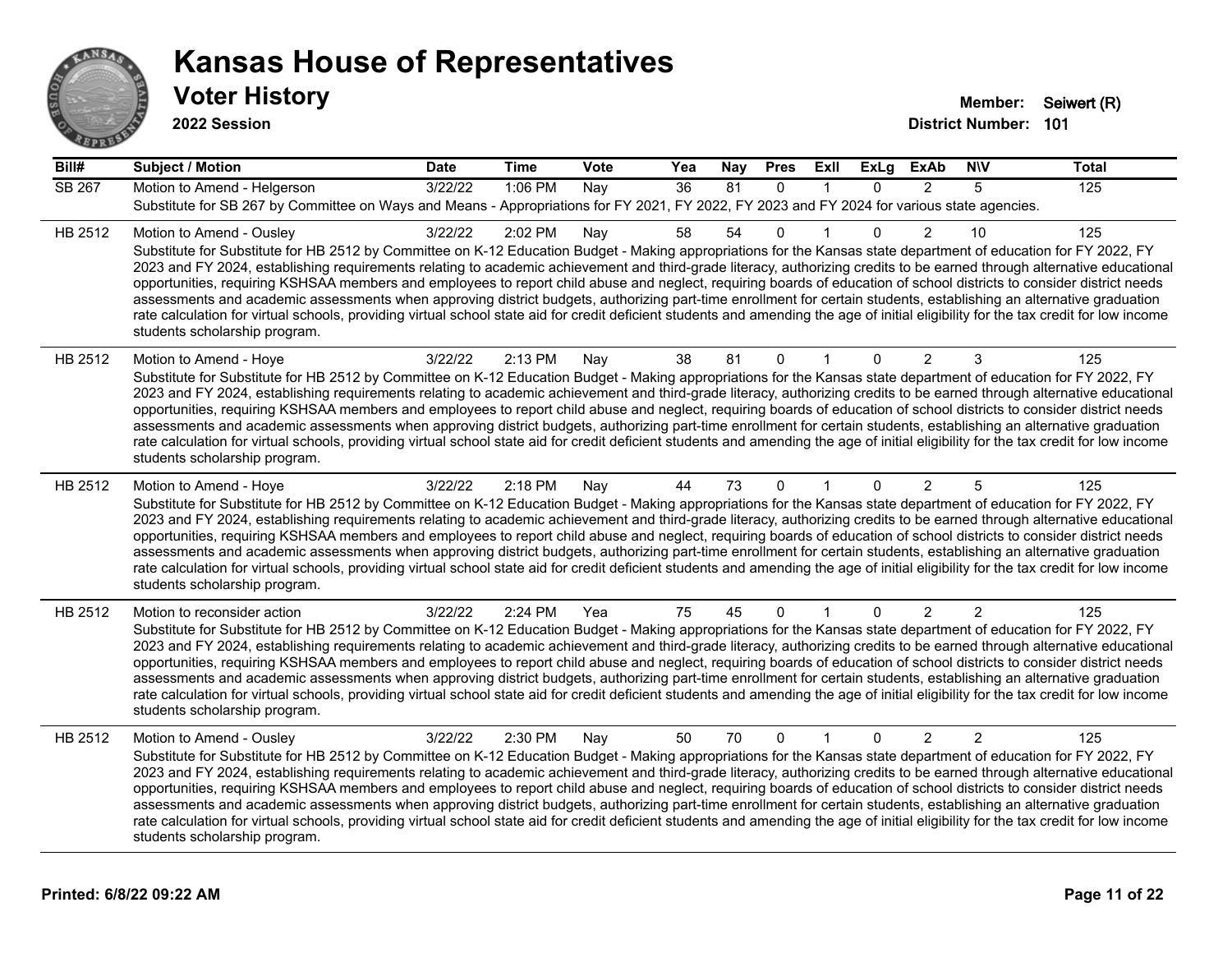

| Bill#          | <b>Subject / Motion</b>                                                                                                                                                                                                                                                                                                                                                                                                                                                                                                                                                                                                                                                                                                                                                                                                                                                                                                                                      | <b>Date</b> | <b>Time</b> | Vote | Yea | Nay      | <b>Pres</b>  | <b>ExII</b>    | <b>ExLg</b> | <b>ExAb</b>    | <b>NIV</b> | Total |
|----------------|--------------------------------------------------------------------------------------------------------------------------------------------------------------------------------------------------------------------------------------------------------------------------------------------------------------------------------------------------------------------------------------------------------------------------------------------------------------------------------------------------------------------------------------------------------------------------------------------------------------------------------------------------------------------------------------------------------------------------------------------------------------------------------------------------------------------------------------------------------------------------------------------------------------------------------------------------------------|-------------|-------------|------|-----|----------|--------------|----------------|-------------|----------------|------------|-------|
| HB 2631        | Motion to Amend - Carmichael<br>Enacting the career technical education credential and transition incentive for employment success act to provide additional state aid for school districts based on<br>students obtaining a credential.                                                                                                                                                                                                                                                                                                                                                                                                                                                                                                                                                                                                                                                                                                                     | 3/22/22     | 8:36 PM     | Nay  | 57  | 62       | $\mathbf{0}$ |                | $\Omega$    | $\mathcal{P}$  | 3          | 125   |
| HB 2512        | <b>Final Action Sub Bill Amended</b><br>Substitute for Substitute for HB 2512 by Committee on K-12 Education Budget - Making appropriations for the Kansas state department of education for FY 2022, FY<br>2023 and FY 2024, establishing requirements relating to academic achievement and third-grade literacy, authorizing credits to be earned through alternative educational<br>opportunities, requiring KSHSAA members and employees to report child abuse and neglect, requiring boards of education of school districts to consider district needs<br>assessments and academic assessments when approving district budgets, authorizing part-time enrollment for certain students, establishing an alternative graduation<br>rate calculation for virtual schools, providing virtual school state aid for credit deficient students and amending the age of initial eligibility for the tax credit for low income<br>students scholarship program. | 3/23/22     | 10:24 AM    | Yea  | 76  | 46       | $\mathbf{0}$ | $\overline{2}$ | $\Omega$    | $\mathbf{1}$   | $\Omega$   | 125   |
| HB 2609        | <b>Final Action</b><br>Allowing restricted driver's license holders to drive to and from worship services for any religious organizations at age 15.                                                                                                                                                                                                                                                                                                                                                                                                                                                                                                                                                                                                                                                                                                                                                                                                         | 3/23/22     | 10:25 AM    | Yea  | 95  | 27       | $\Omega$     | 2              | $\Omega$    | $\overline{1}$ | $\Omega$   | 125   |
| HB 2615        | Final Action Sub Bill Amended<br>Substitute for HB 2615 by Committee on K-12 Education Budget - Allowing K-12 students to transfer to and attend school in any school district in the state.                                                                                                                                                                                                                                                                                                                                                                                                                                                                                                                                                                                                                                                                                                                                                                 | 3/23/22     | 10:27 AM    | Yea  | 63  | 59       | $\Omega$     | 2              | $\Omega$    | $\mathbf{1}$   | $\Omega$   | 125   |
| HB 2631        | <b>Final Action Amended</b><br>Enacting the career technical education credential and transition incentive for employment success act to provide additional state aid for school districts based on<br>students obtaining a credential.                                                                                                                                                                                                                                                                                                                                                                                                                                                                                                                                                                                                                                                                                                                      | 3/23/22     | 10:28 AM    | Yea  | 122 | $\Omega$ | $\Omega$     | $\overline{2}$ | $\Omega$    |                | $\Omega$   | 125   |
| HB 2717        | <b>Final Action Amended</b><br>Prohibiting any municipality from preventing the enforcement of federal immigration laws, requiring municipal law enforcement agencies to provide written notice to each<br>law enforcement officer of the officer's duty to cooperate with state and federal agencies in the enforcement of immigration laws and requiring any municipal<br>identification card to state on its face that it is not valid for state identification.                                                                                                                                                                                                                                                                                                                                                                                                                                                                                          | 3/23/22     | 10:30 AM    | Yea  | 84  | 38       | $\Omega$     | 2              | $\Omega$    | 1              | 0          | 125   |
| <b>HB 2737</b> | <b>Final Action Sub Bill</b><br>Substitute for HB 2737 by Committee on Redistricting - Proposing state representative redistricting plan free state 3f.                                                                                                                                                                                                                                                                                                                                                                                                                                                                                                                                                                                                                                                                                                                                                                                                      | 3/23/22     | 10:32 AM    | Yea  | 112 | 10       | $\Omega$     | 2              | $\Omega$    | $\mathbf{1}$   | $\Omega$   | 125   |
| <b>SB 161</b>  | <b>Final Action Amended</b><br>Providing for the use of personal package delivery devices on sidewalks and crosswalks, exempting such devices from motor vehicle regulation and limiting additional<br>municipal regulation.                                                                                                                                                                                                                                                                                                                                                                                                                                                                                                                                                                                                                                                                                                                                 | 3/23/22     | 10:34 AM    | Nay  | 75  | 47       | $\Omega$     | $\overline{2}$ | $\Omega$    |                | $\Omega$   | 125   |
| SB 199         | <b>Final Action Amended</b><br>Providing for short-term, limited-duration health plans.                                                                                                                                                                                                                                                                                                                                                                                                                                                                                                                                                                                                                                                                                                                                                                                                                                                                      | 3/23/22     | 10:35 AM    | Yea  | 73  | 49       | $\Omega$     | $\overline{2}$ | $\Omega$    | $\overline{1}$ | $\Omega$   | 125   |
| <b>SB 267</b>  | <b>Final Action Sub Bill Amended</b><br>House Substitute for Substitute for SB 267 by Committee on Appropriations - Appropriations for FY 2022, FY 2023, FY 2024, and FY 2025 for various state agencies                                                                                                                                                                                                                                                                                                                                                                                                                                                                                                                                                                                                                                                                                                                                                     | 3/23/22     | 10:38 AM    | Yea  | 73  | 49       | $\Omega$     | 2              | $\Omega$    | $\mathbf{1}$   | $\Omega$   | 125   |
| SB 367         | <b>Final Action</b><br>Requiring officers to file copies of receipts with the court when property is seized under a search warrant and providing requirements and procedures for destruction or<br>disposition of dangerous drugs and return or disposition of weapons.                                                                                                                                                                                                                                                                                                                                                                                                                                                                                                                                                                                                                                                                                      | 3/23/22     | 10:39 AM    | Yea  | 122 | $\Omega$ | $\Omega$     | $\overline{2}$ | $\Omega$    | 1              | $\Omega$   | 125   |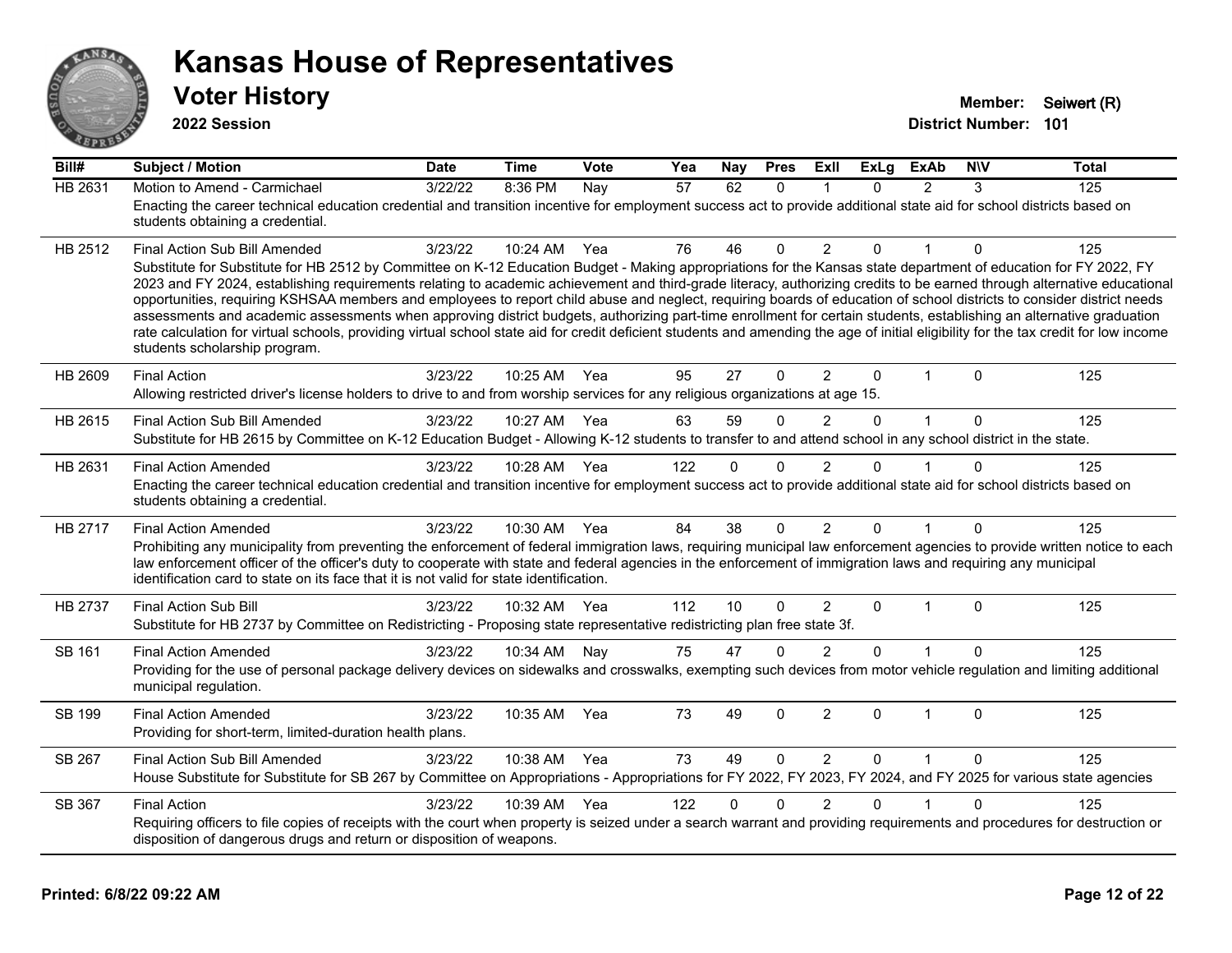

**2022 Session**

**District Number: 101 Voter History Member:** Seiwert (R)

| Bill#         | <b>Subject / Motion</b>                                                                                                                                                                                                                                                                                                                                                                                                                                                                                        | <b>Date</b> | <b>Time</b>  | Vote | Yea | Nay          | <b>Pres</b>  | Exll           | <b>ExLg</b> | <b>ExAb</b>  | <b>NIV</b>   | <b>Total</b> |
|---------------|----------------------------------------------------------------------------------------------------------------------------------------------------------------------------------------------------------------------------------------------------------------------------------------------------------------------------------------------------------------------------------------------------------------------------------------------------------------------------------------------------------------|-------------|--------------|------|-----|--------------|--------------|----------------|-------------|--------------|--------------|--------------|
| SB 493        | <b>Final Action Amended</b><br>Prohibiting cities and counties from regulating plastic and other containers designed for the consumption, transportation or protection of merchandise, food or<br>beverages.                                                                                                                                                                                                                                                                                                   | 3/23/22     | 10:40 AM     | Nay  | 74  | 48           | $\Omega$     | 2              | $\Omega$    |              | $\Omega$     | 125          |
| HB 2231       | Motion to Concur<br>Amending the definition of the crime of conducting a pyramid promotional scheme, providing for an exemption and defining key terms.                                                                                                                                                                                                                                                                                                                                                        | 3/23/22     | 10:43 AM     | Yea  | 118 | 3            | 1            | $\overline{2}$ | 0           |              | $\mathbf 0$  | 125          |
| SB 506        | <b>Emergency Final Action</b><br>Providing for the north central Kansas down syndrome society distinctive license plate.                                                                                                                                                                                                                                                                                                                                                                                       | 3/23/22     | 12:48 PM     | Yea  | 117 | 5            | 0            | 2              | 0           | 1            | $\mathbf{0}$ | 125          |
| SB 434        | <b>Emergency Final Action</b><br>Creating exemptions in the open records act for records that contain captured license plate data or that pertain to the location of an automated license plate recognition<br>system.                                                                                                                                                                                                                                                                                         | 3/23/22     | 12:49 PM     | Yea  | 122 | $\mathbf{0}$ | $\Omega$     | $\overline{2}$ | $\Omega$    |              | $\Omega$     | 125          |
| HB 2340       | <b>Emergency Final Action Amended</b><br>Increasing the minimum age to 21 to purchase or possess cigarettes and tobacco products.                                                                                                                                                                                                                                                                                                                                                                              | 3/23/22     | 12:50 PM     | Yea  | 79  | 43           | $\mathbf{0}$ | $\overline{2}$ | $\Omega$    | $\mathbf{1}$ | $\mathbf{0}$ | 125          |
| HB 2492       | <b>Emergency Final Action Amended</b><br>Submitting claims against the state by the joint committee on special claims against the state.                                                                                                                                                                                                                                                                                                                                                                       | 3/23/22     | 12:52 PM     | Nay  | 116 | 6            | $\mathbf 0$  | $\overline{2}$ | 0           | $\mathbf{1}$ | $\mathbf 0$  | 125          |
| <b>SB 12</b>  | <b>Emergency Final Action Amended</b><br>Requiring the Kansas department for children and families to implement performance-based contracts.                                                                                                                                                                                                                                                                                                                                                                   | 3/23/22     | 12:53 PM     | Yea  | 117 | 5            | $\mathbf 0$  | $\overline{2}$ | $\Omega$    | $\mathbf{1}$ | $\mathbf{0}$ | 125          |
| HB 2502       | <b>Emergency Final Action Amended</b><br>Authorizing retail liquor stores to sell and deliver alcoholic liquor and cereal malt beverages to a caterer, public venue, club or drinking establishment located in any<br>county.                                                                                                                                                                                                                                                                                  | 3/23/22     | 12:54 PM Yea |      | 112 | 10           | $\mathbf{0}$ | 2              | 0           |              | $\Omega$     | 125          |
| HB 2716       | <b>Emergency Final Action</b><br>Concerning the authorization of educational benefits for spouses and dependents of deceased, injured or disabled public safety officers and employees and certain<br>deceased, injured or disabled military personnel and prisoners of war; definitions; increasing the limitation on reimbursements to Kansas educational institutions.                                                                                                                                      | 3/23/22     | 12:55 PM     | Yea  | 122 | $\mathbf 0$  | $\Omega$     | $\overline{2}$ | $\Omega$    |              | $\Omega$     | 125          |
| HB 2495       | <b>Emergency Final Action Amended</b><br>Prohibiting the disclosure of personal information about a person's affiliation with an entity that is exempt from federal income taxation under section 501(c) of the<br>federal internal revenue code.                                                                                                                                                                                                                                                              | 3/23/22     | 12:56 PM Yea |      | 107 | 13           | 2            | 2              | $\Omega$    |              | $\Omega$     | 125          |
| <b>SB 150</b> | <b>Emergency Final Action Amended</b><br>Defining and prohibiting certain deceptive lawsuit advertising practices and restricting the use or disclosure of protected health information to solicit individuals for legal<br>services.                                                                                                                                                                                                                                                                          | 3/23/22     | 12:59 PM     | Yea  | 75  | 47           | $\Omega$     | 2              | $\Omega$    |              | $\Omega$     | 125          |
| SB 450        | <b>Emergency Final Action</b><br>Sub for SB 450 by Committee on Financial Institutions and Insurance: Eliminating the crediting to the Kansas public employees retirement fund of 80% of the proceeds<br>from the sale of surplus real estate, authorizing state educational institutions to sell and convey real property given to such state educational institutions as an<br>endowment, bequest or gift and authorizing the state board of regents to adopt policies relating to such sale and conveyance. | 3/23/22     | 1:00 PM      | Yea  | 117 | 5            | $\Omega$     | $\mathcal{P}$  | $\Omega$    | 1            | $\Omega$     | 125          |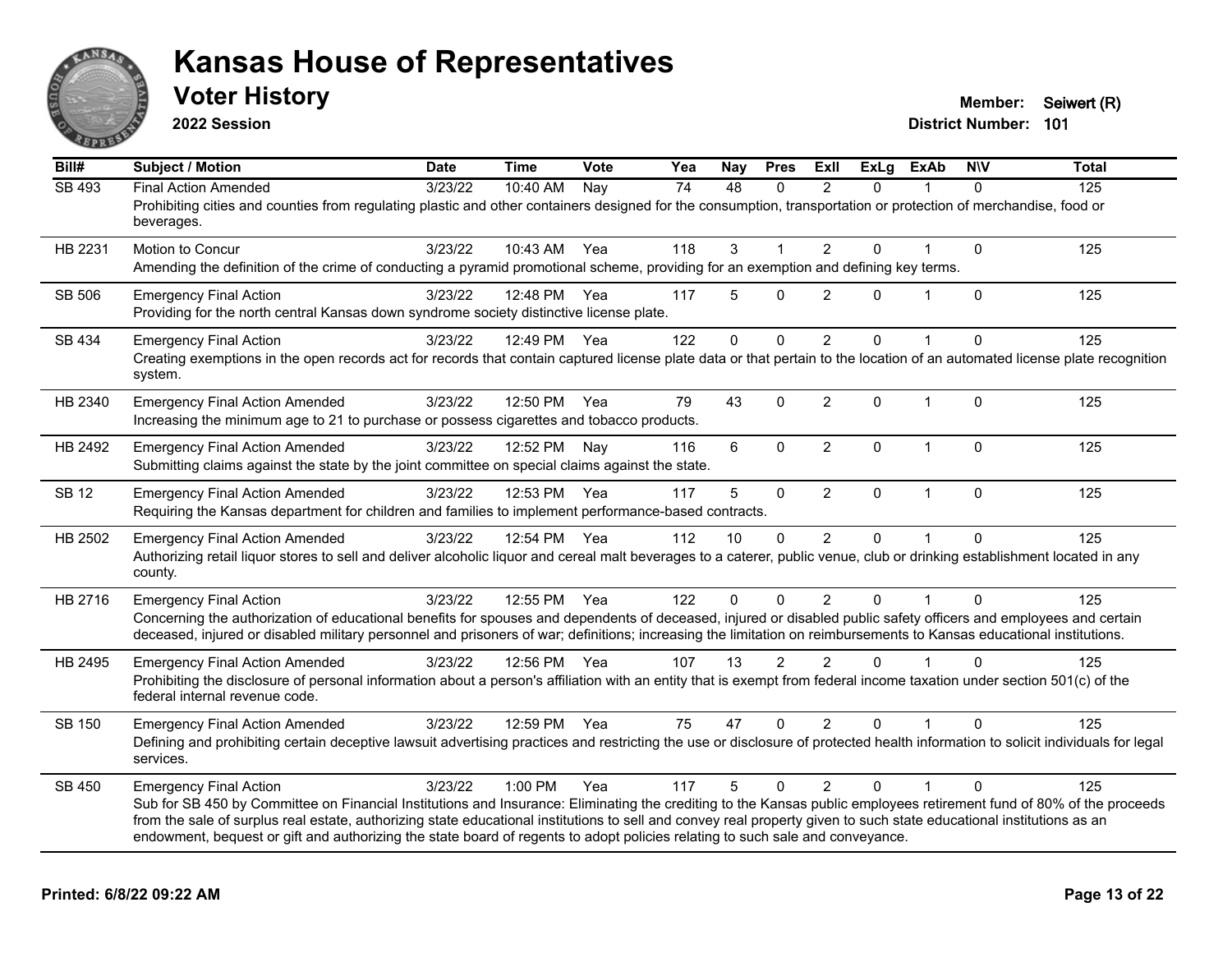

**2022 Session**

**Voter History Member:** Seiwert (R)

| Bill#          | Subject / Motion                                                                                                                                                                                                                                                                                                         | <b>Date</b> | <b>Time</b>  | Vote | Yea | <b>Nay</b>     | <b>Pres</b>  | ExII           | <b>ExLg</b> | ExAb           | <b>NIV</b>     | <b>Total</b> |
|----------------|--------------------------------------------------------------------------------------------------------------------------------------------------------------------------------------------------------------------------------------------------------------------------------------------------------------------------|-------------|--------------|------|-----|----------------|--------------|----------------|-------------|----------------|----------------|--------------|
| HB 2504        | <b>Emergency Final Action Sub Bill</b>                                                                                                                                                                                                                                                                                   | 3/23/22     | 1:01 PM      | Yea  | 122 | $\mathbf{0}$   | $\Omega$     | 2              | 0           |                | $\mathbf{0}$   | 125          |
|                | Substitute for HB 2504 by Committee on Transportation - Allowing the printing of the international symbol of access for disabled veteran distinctive license plates and<br>certain parking privileges for disabled veterans who meet certain physical disability definitions.                                            |             |              |      |     |                |              |                |             |                |                |              |
| SB 405         | <b>Emergency Final Action Amended</b><br>Authorizing the state historical society to convey certain real property to the Shawnee Tribe.                                                                                                                                                                                  | 3/23/22     | 1:02 PM      | Yea  | 122 | $\Omega$       | $\Omega$     | $\overline{2}$ | $\Omega$    | $\mathbf{1}$   | $\Omega$       | 125          |
| <b>HB 2697</b> | <b>Emergency Final Action Amended</b>                                                                                                                                                                                                                                                                                    | 3/23/22     | 1:02 PM      | Yea  | 122 | 0              | 0            | $\overline{2}$ | 0           | 1              | $\Omega$       | 125          |
|                | Making changes to the process for evaluating and treating people who are undergoing evaluation for competency to stand trial and allowing such evaluation and<br>treatment at various facilities.                                                                                                                        |             |              |      |     |                |              |                |             |                |                |              |
| HB 2596        | <b>Emergency Final Action Amended</b>                                                                                                                                                                                                                                                                                    | 3/23/22     | 1:03 PM      | Yea  | 122 | 0              | $\Omega$     | 2              | 0           | 1              | $\Omega$       | 125          |
|                | Authorizing the board of education of a school district to contract with transportation network companies to provide certain transportation services.                                                                                                                                                                    |             |              |      |     |                |              |                |             |                |                |              |
| SB 563         | <b>EFA Sub Bill Amended</b>                                                                                                                                                                                                                                                                                              | 3/23/22     | 1:36 PM      | Yea  | 112 | 9              | $\Omega$     | $\overline{2}$ | 0           | $\overline{2}$ | $\Omega$       | 125          |
|                | Substitute for SB 563 by Committee on Redistricting - Proposing state senatorial redistricting plan liberty three.                                                                                                                                                                                                       |             |              |      |     |                |              |                |             |                |                |              |
| HB 2458        | Motion to Concur                                                                                                                                                                                                                                                                                                         | 3/29/22     | 10:43 AM     | Yea  | 121 | 0              | $\mathbf{0}$ | $\overline{2}$ | $\mathbf 0$ | $\overline{2}$ | $\Omega$       | 125          |
|                | Senate Substitute for HB 2458 by Committee on Transportation - Limiting the liability of optometrists and ophthalmologists who report information to the division of<br>vehicles relating to a person's vision.                                                                                                          |             |              |      |     |                |              |                |             |                |                |              |
| HB 2228        | Motion to Concur                                                                                                                                                                                                                                                                                                         | 3/29/22     | 10:46 AM Yea |      | 121 | 0              | $\Omega$     | $\overline{2}$ | 0           | $\overline{2}$ | $\mathbf{0}$   | 125          |
|                | Requiring law enforcement agencies to adopt a policy regarding submission of sexual assault evidence kits and allowing evidence collection at child advocacy centers<br>or other facilities.                                                                                                                             |             |              |      |     |                |              |                |             |                |                |              |
| HB 2075        | Mot to Concur in Conference                                                                                                                                                                                                                                                                                              | 3/29/22     | 10:49 AM     | Yea  | 121 | 0              | $\Omega$     | $\overline{2}$ | 0           | $\overline{2}$ | $\mathbf 0$    | 125          |
|                | Allowing venue for an adoption when the state is the agency to be where the state agency or its subcontracting agency has an office.                                                                                                                                                                                     |             |              |      |     |                |              |                |             |                |                |              |
| HB 2537        | Mot to Concur in Conference                                                                                                                                                                                                                                                                                              | 3/29/22     | 10:51 AM     | Yea  | 121 | 0              | $\Omega$     | $\overline{2}$ | 0           | 2              | $\mathbf{0}$   | 125          |
|                | Requiring the insurance department to hold a hearing in cases involving an order under the Kansas administrative procedure act.                                                                                                                                                                                          |             |              |      |     |                |              |                |             |                |                |              |
| HB 2605        | Motion to Concur                                                                                                                                                                                                                                                                                                         | 3/29/22     | 10:54 AM     | Yea  | 119 | $\overline{2}$ | $\Omega$     | $\overline{2}$ | 0           | $\overline{2}$ | $\Omega$       | 125          |
|                | Increasing the rural population requirement maximum for the veterinary training program for rural Kansas and creating a food animal percentage requirement that may<br>be fulfilled in lieu thereof.                                                                                                                     |             |              |      |     |                |              |                |             |                |                |              |
| HB 2607        | Mot to Concur in Conference                                                                                                                                                                                                                                                                                              | 3/30/22     | 11:33 AM     | Yea  | 123 | 0              | $\Omega$     |                | 0           | $\Omega$       |                | 125          |
|                | Clarifying the time limitations for habeas corpus claims, requiring earlier notice of anticipated release from custody of a person who may be a sexually violent predator to<br>the attorney general and a multidisciplinary team and specifying where such person will be detained during civil commitment proceedings. |             |              |      |     |                |              |                |             |                |                |              |
| HB 2564        | Mot to Concur in Conference                                                                                                                                                                                                                                                                                              | 3/30/22     | 11:35 AM     | Yea  | 123 | 0              | $\Omega$     | $\overline{1}$ | 0           | $\Omega$       | $\overline{1}$ | 125          |
|                | Updating the version of risk-based capital instructions in effect.                                                                                                                                                                                                                                                       |             |              |      |     |                |              |                |             |                |                |              |
| HB 2386        | Motion to Concur                                                                                                                                                                                                                                                                                                         | 3/30/22     | 11:38 AM     | Yea  | 120 | 3              | $\mathbf{0}$ | 1              | 0           | $\mathbf 0$    | $\mathbf{1}$   | 125          |
|                | Establishing requirements for the payment and reimbursement of dental services by a dental benefit plan.                                                                                                                                                                                                                 |             |              |      |     |                |              |                |             |                |                |              |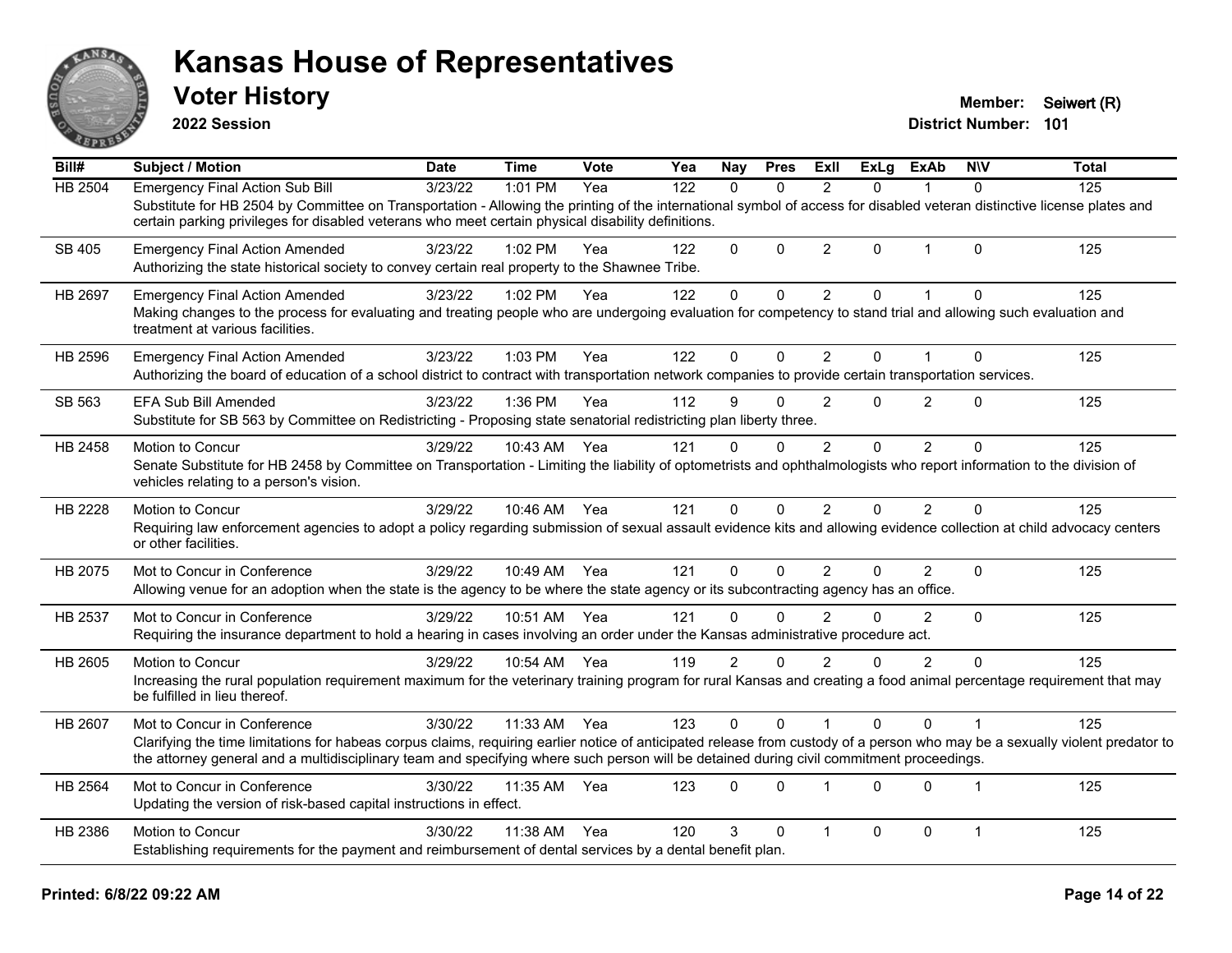

**2022 Session**

**District Number: 101 Voter History Member:** Seiwert (R)

**Bill# Subject / Motion Date Time Vote Yea Nay Pres Exll ExLg ExAb N\V Total** SB 62 Motion to adopt CCR 3/30/22 11:40 AM Yea 121 3 0 1 0 0 0 125 Amending the standards for school-administered vision screenings for students, establishing the Kansas children's vision health and school readiness commission and relating to the powers and duties of the Kansas commission for the deaf and hard of hearing with regard to registration of interpreters, communication access services guidelines and adoption of rules and regulations. SB 84 EFA Sub Bill Amended 3/30/22 12:45 PM Nav 88 36 0 1 0 0 0 125 House Substitute for Substitute for SB 84 by Committee on Federal and State Affairs - Authorizing sports wagering under the Kansas expanded lottery act. SB 563 Motion to adopt CCR 3/30/22 5:56 PM Yea 83 40 0 1 0 1 0 125 Substitute for SB 563 by Committee on Redistricting - Proposing state senatorial redistricting plan liberty three. HB 2476 Motion to adopt CCR and the 3/31/22 10:57 AM Yea 115 5 0 2 2 1 0 125 Providing for the silver star medal, bronze star medal, city of Hutchinson and daughters of the American revolution distinctive license plates and four distinctive license plates for the Kansas department of wildlife and parks; authorizing the printing of the international symbol of access for disabled veteran distinctive license plates and parking privileges for certain physically disabled veterans; allowing veteran distinctive license plate applicants to provide a DD214 form, DD form 2 (Retired) or a Kansas veteran driver's license as proof of veteran status. HB 2478 Motion to adopt CCR  $\frac{3}{31/22}$  10:59 AM Yea 120 0 0 2 2 1 0 125 Designating a portion of United States highway 166 as the SGT Evan S Parker memorial highway, a portion of U.S. highway 56 as the PFC Shane Austin memorial highway, a portion of United States highway 69 as the Senator Tom R Van Sickle memorial highway, a certain bridge on K-126 as the Dennis Crain memorial bridge, a portion of United States highway 69 as the AMM2c Walter Scott Brown memorial highway and bridges on K-66 highway as veterans memorial bridge. HB 2595 Motion to adopt CCR and the 3/31/22 11:00 AM Yea 119 1 0 2 2 1 0 125 Making certain antique vehicle titling procedures applicable to vehicles having a model year 60 years old or older. HB 2448 Motion to adopt CCR 3/31/22 2:55 PM Nay 70 46 0 5 0 2 2 125 Senate Substitute for HB 2448 by Committee on Public Health and Welfare - Requiring able-bodied adults without dependents to complete an employment and training program in order to receive food assistance. SB 446 Motion to adopt CCR 3/31/22 3:01 PM Yea 87 30 0 5 0 2 1 125 Allowing restricted driver's license holders beginning at age 15 to drive to and from religious activities held by any religious organization and providing for the electronic renewal of nondriver's identification card. SB 215 Motion to adopt CCR 3/31/22 3:04 PM Yea 117 0 0 5 0 2 1 125 Transferring the authority for postsecondary driver's education programs and driver training schools to the department of revenue and authorizing the board of education of a school district to contract with transportation network companies to provide certain transportation services. HB 2005 Motion to adopt CCR 3/31/22 3:11 PM Nay 73 45 0 5 0 2 0 125 Excluding hot water supply boilers that have a nominal water capacity not exceeding 120 gallons from the provisions of the boiler safety act; creating the elevator safety act to require safety standards, permit requirements, and insurance coverage for elevator contractors; requiring inspections of elevators and licensure for persons installing, repairing and inspecting elevators; creating an elevator safety advisory board; establishing duties for the state fire marshal.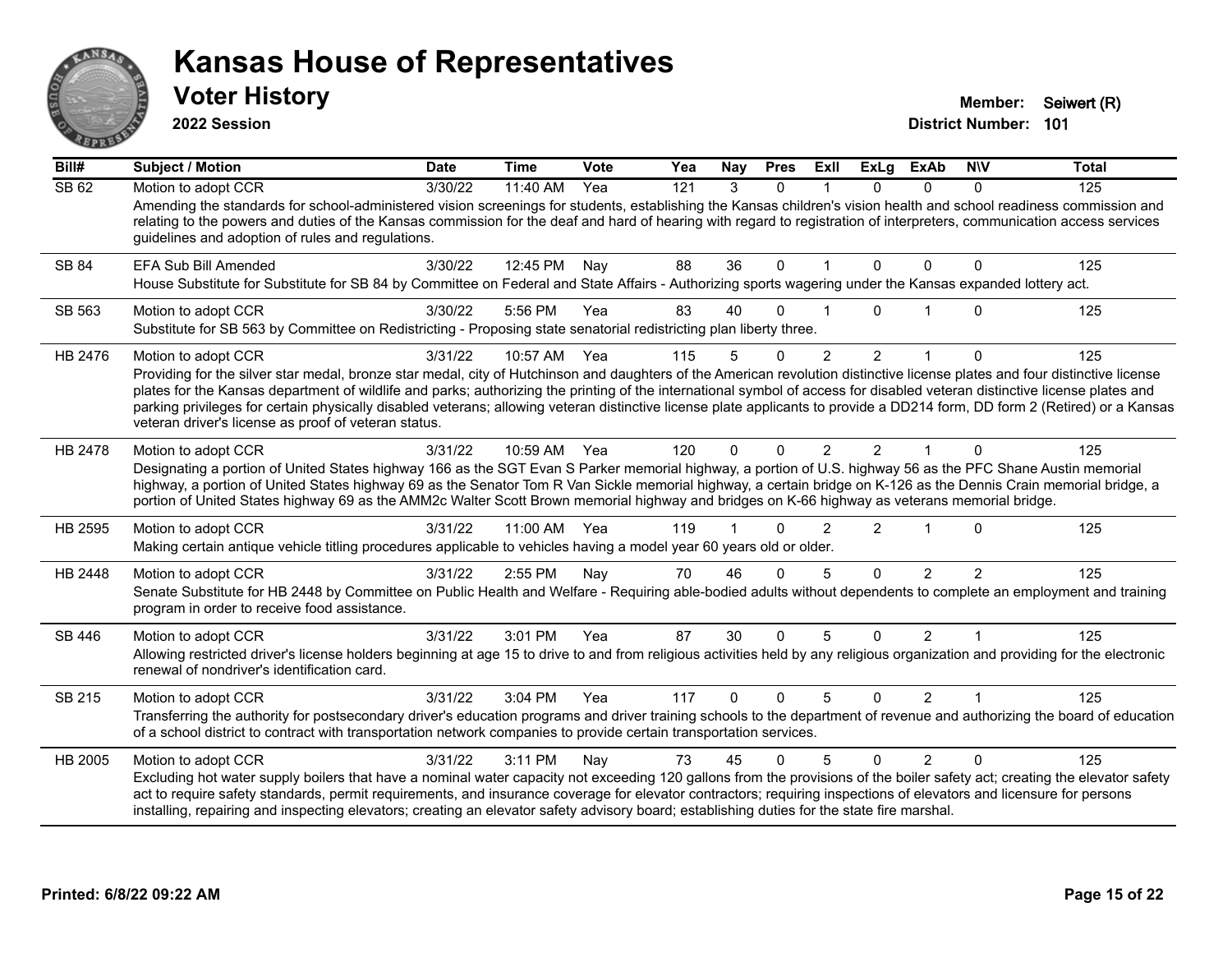

| Bill#            | <b>Subject / Motion</b>                                                                                                                                                                                                                                                                                                                                                                                                                                                                                                                                                                                                                                                                                                                                                                                                                                                                                                                                                                                                                                                                                                                          | <b>Date</b> | <b>Time</b> | Vote | Yea | Nay            | <b>Pres</b>  | ExIl           | <b>ExLg</b> | <b>ExAb</b>    | <b>NIV</b>   | <b>Total</b> |
|------------------|--------------------------------------------------------------------------------------------------------------------------------------------------------------------------------------------------------------------------------------------------------------------------------------------------------------------------------------------------------------------------------------------------------------------------------------------------------------------------------------------------------------------------------------------------------------------------------------------------------------------------------------------------------------------------------------------------------------------------------------------------------------------------------------------------------------------------------------------------------------------------------------------------------------------------------------------------------------------------------------------------------------------------------------------------------------------------------------------------------------------------------------------------|-------------|-------------|------|-----|----------------|--------------|----------------|-------------|----------------|--------------|--------------|
| $\overline{SB2}$ | Motion to adopt CCR<br>Allowing consumption of beer, wine or other alcoholic liquor on the Kansas state fairgrounds; increasing the number of temporary permits an applicant may receive from<br>four to 12 permits per year; limiting what cities, counties or townships may charge for a temporary permit to not more than \$25 per day; crediting a portion of moneys<br>collected from the liquor drink tax and the liquor enforcement tax to the state fair capital improvements fund; requiring that licensed farm wineries be issued a cereal<br>malt beverage retailer license if the statutory requirements for such retailer license are satisfied; authorizing retail liquor stores to sell and deliver alcoholic liquor and<br>cereal malt beverages to a caterer, public venue, club or drinking establishment located in any adjacent county any county with a comer located within two miles<br>measured along the adjacent county boundary; Increasing the percentage of alcohol by volume allowed to not more than 16% for domestic table wine and the domestic<br>fortified wine threshold to more than 16% alcohol by volume. | 3/31/22     | 4:51 PM     | Nay  | 86  | 31             | $\Omega$     | .5             | $\Omega$    | 3              | 0            | 125          |
| <b>HB 2087</b>   | Motion to adopt CCR<br>Limiting the review of certain rules and regulations by the director of the budget and requiring review of rules and regulations every five years.                                                                                                                                                                                                                                                                                                                                                                                                                                                                                                                                                                                                                                                                                                                                                                                                                                                                                                                                                                        | 3/31/22     | 4:54 PM     | Yea  | 105 | 12             | $\mathbf 0$  | 5              | $\Omega$    | 3              | $\mathbf 0$  | 125          |
| HB 2559          | Motion to adopt CCR                                                                                                                                                                                                                                                                                                                                                                                                                                                                                                                                                                                                                                                                                                                                                                                                                                                                                                                                                                                                                                                                                                                              | 3/31/22     | 4:58 PM     | Yea  | 102 | 15             | $\mathbf{0}$ | 5              | 0           | 3              | 0            | 125          |
| HB 2489          | Mot to Concur in Conference<br>Amending provisions of the technology-enabled fiduciary financial institutions act relating to out-of-state financial institutions, banks and trust companies conducting<br>fidfin transactions, fees and assessments, examinations, disclosures to consumers and requiring such institutions to be mandatory reporters for purposes of elder<br>abuse.                                                                                                                                                                                                                                                                                                                                                                                                                                                                                                                                                                                                                                                                                                                                                           | 3/31/22     | 5:01 PM     | Yea  | 117 | $\Omega$       | $\Omega$     | $\overline{5}$ | $\Omega$    | 3              | $\Omega$     | 125          |
| SB 91            | Motion to adopt CCR<br>House Substitute for SB 91 by Committee on Commerce, Labor and Economic Development - Providing liability protection for businesses, municipalities and<br>educational institutions that participate in high school work-based learning programs and providing that schools are responsible for injuries to students participating in<br>such programs                                                                                                                                                                                                                                                                                                                                                                                                                                                                                                                                                                                                                                                                                                                                                                    | 3/31/22     | $9:05$ PM   | Yea  | 116 | $\Omega$       | <sup>0</sup> | 5              | n           |                | $\Omega$     | 125          |
| <b>SB 421</b>    | Motion to adopt CCR<br>Transferring \$1,000,000,000 from the state general fund to the Kansas public employees retirement fund during fiscal year 2022 and eliminating certain level-dollar<br>KPERS employer contribution payments.                                                                                                                                                                                                                                                                                                                                                                                                                                                                                                                                                                                                                                                                                                                                                                                                                                                                                                             | 3/31/22     | 9:10 PM     | Yea  | 106 | 10             | $\Omega$     | 5              | $\Omega$    | $\overline{A}$ | $\mathbf{0}$ | 125          |
| <b>SB 408</b>    | Motion to adopt CCR<br>Increasing the criminal penalties for multiple thefts of mail; specifying that the crime of burglary includes, without authority, entering into or remaining within any locked<br>or secured portion of any dwelling, building or other structure, with intent to commit another crime therein; providing guidance to determine how offenders under the<br>supervision of two or more supervision agencies can have supervision consolidated into one agency; requiring an offender who raises error in such offender's criminal<br>history calculation for the first time on appeal to show prejudicial error and authorizing the court to correct an illegal sentence while a direct appeal is pending; and<br>transferring the responsibility to certify drug abuse treatment providers that participate in the certified drug abuse treatment program from the department of corrections<br>to the Kansas sentencing commission.                                                                                                                                                                                      | 3/31/22     | 9:15 PM     | Yea  | 114 | $\overline{2}$ | $\Omega$     | 5              | $\Omega$    | $\overline{4}$ | $\Omega$     | 125          |
| SB 366           | Motion to adopt CCR<br>Specifying that the crime of burglary includes, without authority, entering into or remaining within any locked or secured portion of any dwelling, building or other<br>structure, with intent to commit another crime therein.                                                                                                                                                                                                                                                                                                                                                                                                                                                                                                                                                                                                                                                                                                                                                                                                                                                                                          | 3/31/22     | $9:20$ PM   | Yea  | 116 | $\Omega$       | $\Omega$     | 5              | 0           | Λ              | $\Omega$     | 125          |
| HB 2456          | Motion to adopt CCR<br>Establishing the Kansas kids lifetime combination hunting and fishing license.                                                                                                                                                                                                                                                                                                                                                                                                                                                                                                                                                                                                                                                                                                                                                                                                                                                                                                                                                                                                                                            | 3/31/22     | 11:22 PM    | Yea  | 93  | 20             | $\Omega$     | 5              | 0           | $\overline{7}$ | $\Omega$     | 125          |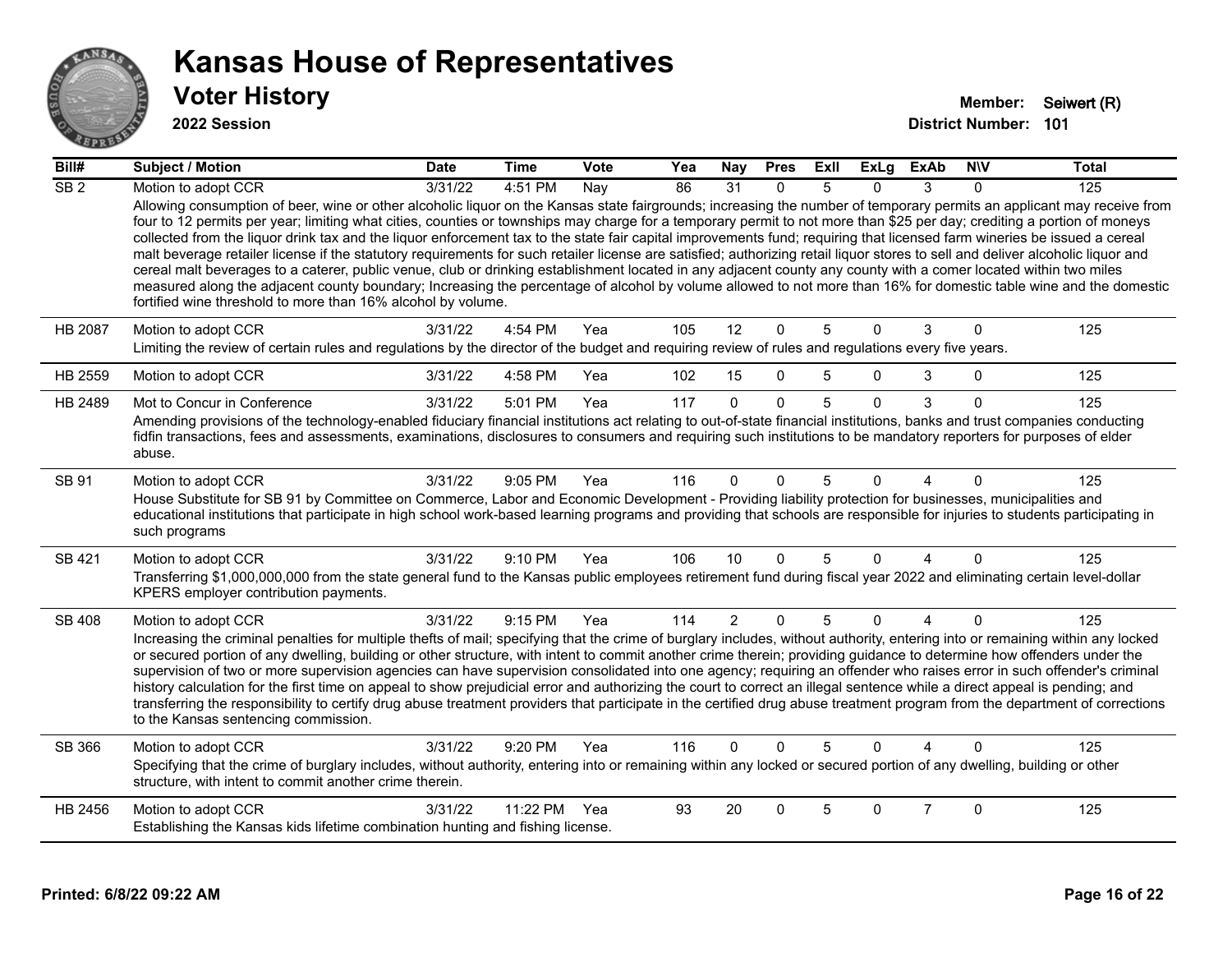

**2022 Session**

**District Number: 101 Voter History Member:** Seiwert (R)

| Bill#   | <b>Subject / Motion</b>                                                                                                                                                                                                                                                                                                                                                                                                                                                                                                                                                                                                 | <b>Date</b> | <b>Time</b>  | Vote | Yea | Nay           | <b>Pres</b> | ExII           | <b>ExLg</b> | <b>ExAb</b>    | <b>NIV</b>    | <b>Total</b> |
|---------|-------------------------------------------------------------------------------------------------------------------------------------------------------------------------------------------------------------------------------------------------------------------------------------------------------------------------------------------------------------------------------------------------------------------------------------------------------------------------------------------------------------------------------------------------------------------------------------------------------------------------|-------------|--------------|------|-----|---------------|-------------|----------------|-------------|----------------|---------------|--------------|
| HB 2703 | Motion to adopt CCR                                                                                                                                                                                                                                                                                                                                                                                                                                                                                                                                                                                                     | 3/31/22     | 11:25 PM     | Yea  | 110 | 3             | $\Omega$    | 5              | 0           |                | 0             | 125          |
|         | Changing law relating to employment including employment security law provisions regarding the employment security fund status and employer contribution rates and<br>the definition of employment to conform with federal law, making revisions to the department of labor's my reemployment plan program and enacting the Kansas<br>targeted employment act to facilitate employment of persons with developmental disabilities through a tax credit incentive for employers.                                                                                                                                         |             |              |      |     |               |             |                |             |                |               |              |
| 0       | Motion to Adjourn - Helgerson                                                                                                                                                                                                                                                                                                                                                                                                                                                                                                                                                                                           | 3/31/22     | 11:32 PM     | Nav  | 29  | 77            | $\Omega$    | 5              | $\Omega$    | 7              |               | 125          |
| SB 200  | Motion to adopt CCR<br>Expanding the pharmacist scope of practice to include initiation of therapy for certain conditions, updating provisions of the prescription monitoring program act relating<br>to program data, storage and access and increasing the membership of the advisory committee.                                                                                                                                                                                                                                                                                                                      | 4/1/22      | 11:16 AM     | Yea  | 112 | $\mathcal{P}$ | $\Omega$    |                | $\Omega$    | 2              | $\mathcal{P}$ | 125          |
| SB 343  | Motion to adopt CCR                                                                                                                                                                                                                                                                                                                                                                                                                                                                                                                                                                                                     | 4/1/22      | 11:19 AM Yea |      | 115 | $\Omega$      | $\Omega$    | $\overline{7}$ | $\Omega$    | 2              |               | 125          |
|         | Providing considerations for in family law, adoption, foster care, guardianship and child in need of care proceedings for parents or prospective parents who are blind and<br>updating the term "hearing impaired" to "hard of hearing" in statutes related to persons with hearing loss.                                                                                                                                                                                                                                                                                                                               |             |              |      |     |               |             |                |             |                |               |              |
| SB 453  | Motion to adopt CCR                                                                                                                                                                                                                                                                                                                                                                                                                                                                                                                                                                                                     | 4/1/22      | 11:22 AM     | Yea  | 116 | ∩             | $\Omega$    | 7              | $\Omega$    | $\mathcal{P}$  |               | 125          |
|         | Requiring unlicensed employees in adult care homes to complete certain training requirements, reinstating the social worker applicant option for board-approved<br>postgraduate supervised experience, allowing master's and clinical level licensees to take the baccalaureate addiction counselor test and requiring the behavioral<br>sciences regulatory board to accept a master of social work degree from Fort Hays state university as from an accredited college or university.                                                                                                                                |             |              |      |     |               |             |                |             |                |               |              |
| SB 286  | Motion to Adopt CCR                                                                                                                                                                                                                                                                                                                                                                                                                                                                                                                                                                                                     | 4/1/22      | 12:44 PM     | Nay  | 64  | 51            |             |                |             | $\mathfrak{p}$ |               | 125          |
|         | House Substitute for Substitute for SB 286 by Committee on Judiciary - Continuing the governmental response to the COVID-19 pandemic in Kansas by extending the<br>expanded use of telemedicine, the suspension of certain requirements related to medical care facilities and immunity from civil liability for certain healthcare providers,<br>certain persons conducting business in this state and covered facilities for COVID-19 claims until January 20, 2023, creating the crime of interference with the conduct<br>of a hospital and increasing the criminal penalties for battery of a healthcare provider. |             |              |      |     |               |             |                |             |                |               |              |
| SB 267  | Motion to adopt CCR                                                                                                                                                                                                                                                                                                                                                                                                                                                                                                                                                                                                     | 4/1/22      | $4:05$ PM    | Yea  | 104 | 12            | $\Omega$    |                | $\Omega$    | 2              | 0             | 125          |
|         | House Substitute for Substitute for SB 267 by Committee on Appropriations - Appropriations for FY 2022, FY 2023, FY 2024, FY 2025, FY26 and FY27 for various state<br>agencies.                                                                                                                                                                                                                                                                                                                                                                                                                                         |             |              |      |     |               |             |                |             |                |               |              |
| HB 2279 | Mot to Concur in Conference                                                                                                                                                                                                                                                                                                                                                                                                                                                                                                                                                                                             | 4/1/22      | 5:21 PM      | Yea  | 80  | 34            | $\Omega$    |                | U           |                |               | 125          |
|         | Senate substitute for HB 2279 by committee on public health and welfare - Amending the advanced practice registered nurse authorized scope of practice to permit the<br>prescribing of drugs without a supervising physician.                                                                                                                                                                                                                                                                                                                                                                                           |             |              |      |     |               |             |                |             |                |               |              |
| HB 2109 | Motion to adopt CCR                                                                                                                                                                                                                                                                                                                                                                                                                                                                                                                                                                                                     | 4/1/22      | 6:18 PM      | Yea  | 92  | 20            |             |                | $\Omega$    | 5              | <sup>0</sup>  | 125          |
|         | Prohibiting the disclosure of personal information about a person's affiliation with an entity that is exempt from federal income taxation under section 501(c) of the<br>federal internal revenue code and continuing in existence certain exceptions to the disclosure of public records under the open records act.                                                                                                                                                                                                                                                                                                  |             |              |      |     |               |             |                |             |                |               |              |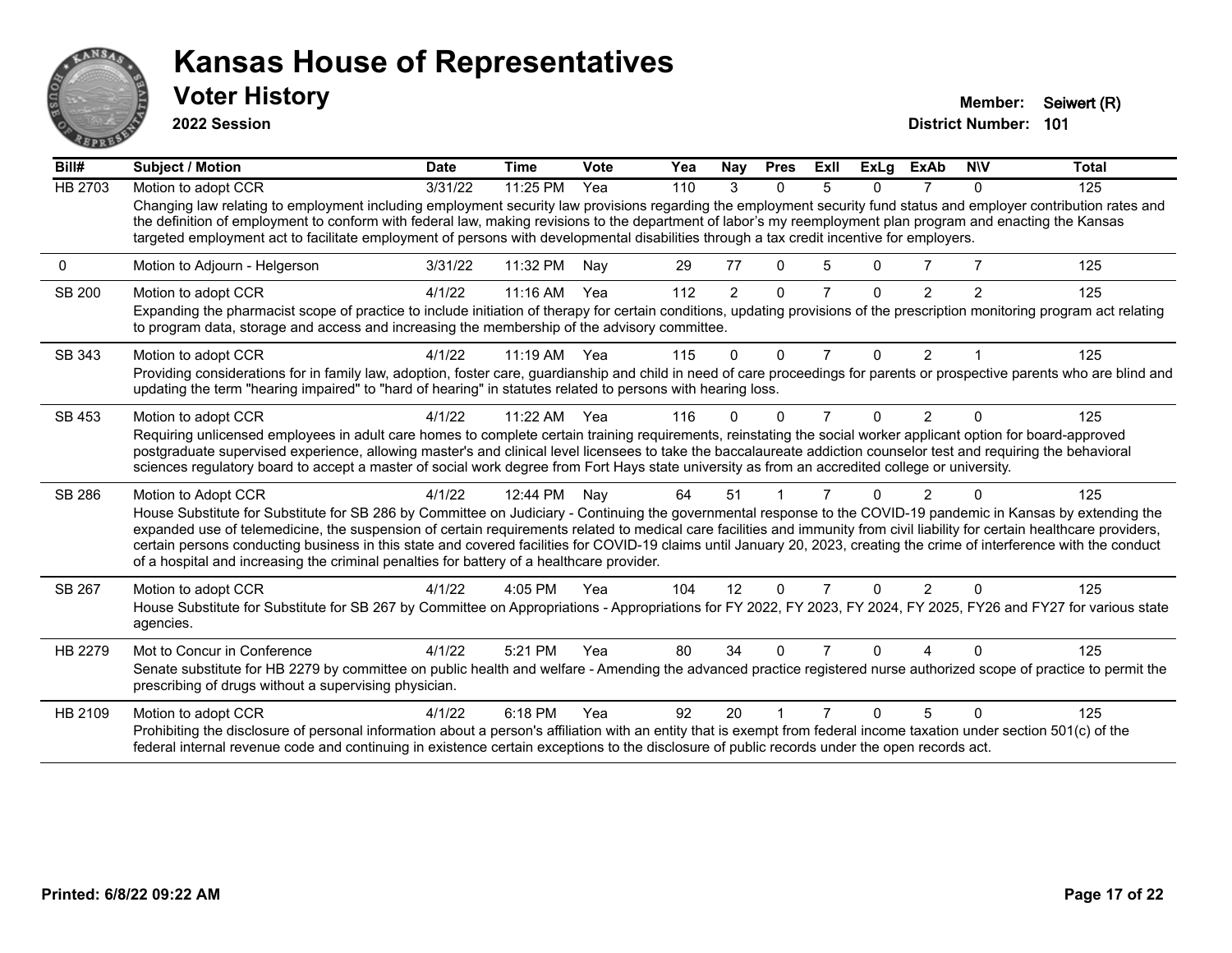

| Bill#          | Subject / Motion                                                                                                                                                                                                                                                                                                                                                                                                                                                                                                                                                                                                                                                                                                                                                                                                                                                                                                                                                                                                                                                                                                                                                                                      | <b>Date</b> | <b>Time</b> | Vote | Yea | <b>Nay</b> | <b>Pres</b> | ExII | <b>ExLg</b> | <b>ExAb</b> | <b>NIV</b> | <b>Total</b> |
|----------------|-------------------------------------------------------------------------------------------------------------------------------------------------------------------------------------------------------------------------------------------------------------------------------------------------------------------------------------------------------------------------------------------------------------------------------------------------------------------------------------------------------------------------------------------------------------------------------------------------------------------------------------------------------------------------------------------------------------------------------------------------------------------------------------------------------------------------------------------------------------------------------------------------------------------------------------------------------------------------------------------------------------------------------------------------------------------------------------------------------------------------------------------------------------------------------------------------------|-------------|-------------|------|-----|------------|-------------|------|-------------|-------------|------------|--------------|
| HB 2299        | Motion to adopt CCR                                                                                                                                                                                                                                                                                                                                                                                                                                                                                                                                                                                                                                                                                                                                                                                                                                                                                                                                                                                                                                                                                                                                                                                   | 4/1/22      | 6:23 PM     | Yea  | 110 | 3          | $\Omega$    |      | n.          | 5           | $\Omega$   | 125          |
|                | Requiring retention of fingerprints by the Kansas bureau of investigation for participation in the federal rap back program; imposing restrictions on surveillance by certain<br>employees of the Kansas department of wildlife and parks on private property; expanding the jurisdiction and powers of law enforcement officers to include situations<br>when an activity is observed leading the officer to reasonably suspect a person is committing, has committed or is about to commit a crime and reasonably believe that<br>a person is in imminent danger of death or bodily injury without immediate action; allowing a search warrant to be executed within 240 hours from the time of issuance;<br>and directing the Kansas department for children and families to share certain information with investigating law enforcement agencies.                                                                                                                                                                                                                                                                                                                                                |             |             |      |     |            |             |      |             |             |            |              |
| <b>HB 2508</b> | Motion to adopt CCR<br>Modifying the definition of possession in the Kansas criminal code, modifying the elements of and making changes to the criminal penalties of abuse of a child, requiring<br>a forfeiture of an appearance bond to be set aside in certain circumstances, permitting testimony to be presented using a two-way electronic audio-video communication<br>device during a preliminary hearing, making changes to the process for evaluating and treating people who are undergoing evaluation for competency to stand trial and<br>allowing mobile competency evaluations.                                                                                                                                                                                                                                                                                                                                                                                                                                                                                                                                                                                                        | 4/1/22      | 6:28 PM     | Yea  | 113 |            |             |      |             |             |            | 125          |
| HB 2377        | Motion to adopt CCR<br>Revising laws relating to operating an aircraft under the influence, including prescribing criminal and administrative penalties and providing for testing of blood, breath,<br>urine or other bodily substances, and preliminary screening tests of breath or oral fluid; authorizing reinstatement of a driver's license for certain persons with an ignition<br>interlock device restriction; requiring persons with an ignition interlock device restriction to complete the ignition interlock device program before driving privileges are<br>fully reinstated; providing for reduced ignition interlock device program costs for certain persons; providing that the highway patrol has oversight of state certification of<br>ignition interlock manufacturers and their service providers; modifying the criminal penalties for driving a commercial motor vehicle under the influence and driving under<br>the influence; increasing the period of disqualification for certain offenses committed by a person with commercial driving privileges; and prohibiting prosecuting<br>attorneys from concealing certain traffic violations from the CDLIS driver report. | 4/1/22      | 6:34 PM     | Nay  | 101 | 12         | $\Omega$    |      | 0           | 5           | 0          | 125          |
| HB 2361        | Motion to adopt CCR<br>Senate Substitute for HB 2361 by Committee on Judiciary - Removing the requirement that all district court judges in Douglas county serve on the board of trustees of<br>the law library, authorizing the supreme court to adopt rules establishing specialty court programs, creating the specialty court funding advisory committee and the<br>specialty court resources fund, authorizing courts to order defendants to participate in specialty court programs and allowing expungement of certain convictions when<br>defendants complete the requirements of such programs.                                                                                                                                                                                                                                                                                                                                                                                                                                                                                                                                                                                              | 4/1/22      | 6:39 PM     | Yea  | 113 | $\Omega$   | $\Omega$    |      | 0           | 5           | $\Omega$   | 125          |
| SB 58          | Motion to adopt CCR<br>Establishing the parents' bill of rights for parents of students attending elementary or secondary school in this state.                                                                                                                                                                                                                                                                                                                                                                                                                                                                                                                                                                                                                                                                                                                                                                                                                                                                                                                                                                                                                                                       | 4/1/22      | 6:57 PM     | Yea  | 67  | 46         | $\Omega$    |      | n           | 5           | $\Omega$   | 125          |
| SB 160         | Motion to adopt CCR<br>Enacting the fairness in women's sports act to require that student athletic teams only include members who are of the same biological sex unless designated as coed.                                                                                                                                                                                                                                                                                                                                                                                                                                                                                                                                                                                                                                                                                                                                                                                                                                                                                                                                                                                                          | 4/1/22      | 8:00 PM     | Yea  | 74  | 39         |             |      |             | 5           | ∩          | 125          |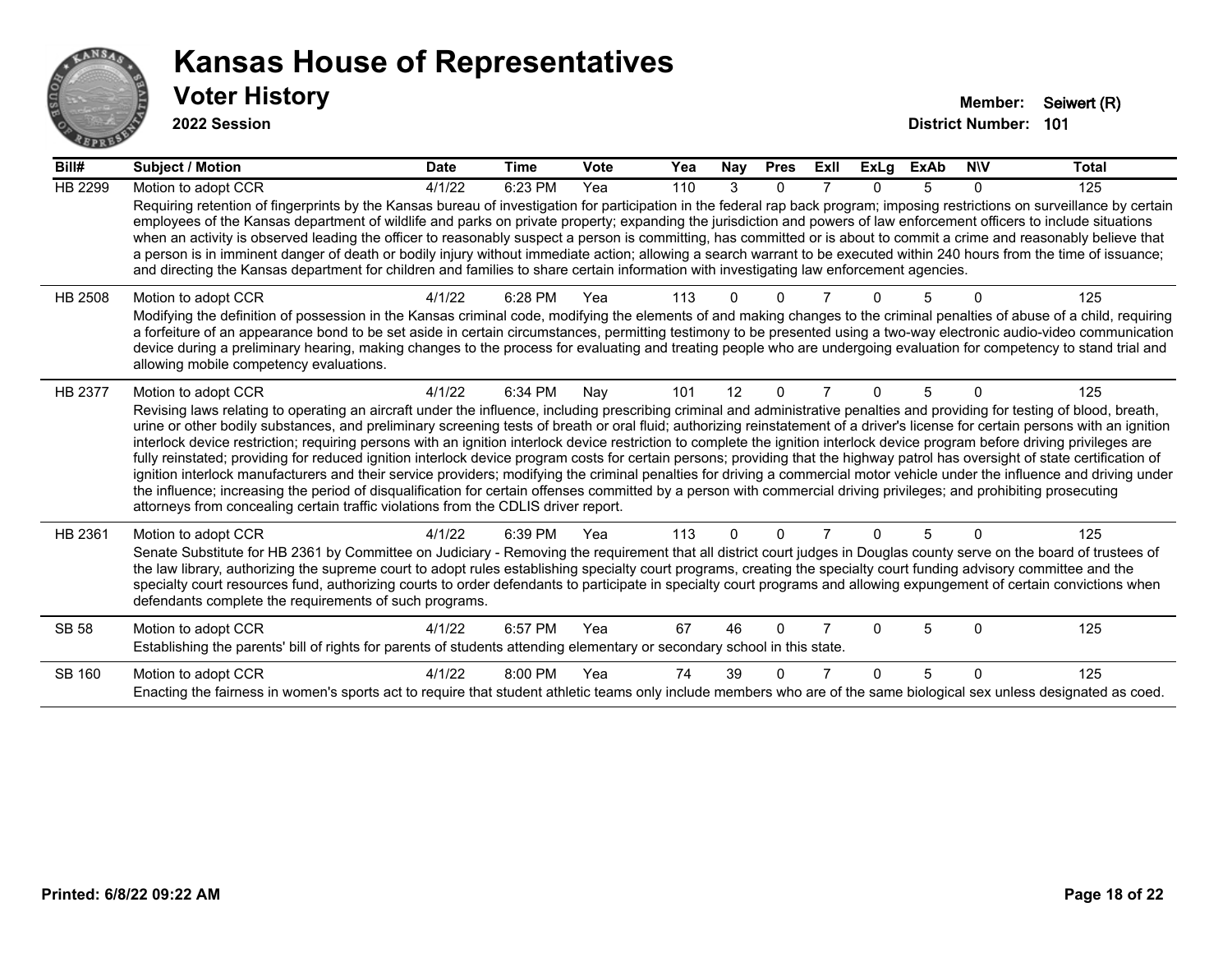

| Bill#           | <b>Subject / Motion</b>                                                                                                                                                                                                                                                                                                                                                                                                                                                                                                                                                                                                                                                                                                                                                                                                                                                                                                                                                                                                                                                                                                                                                                                                                                                                                                                                                                                                                                                                                                                                                                                                                                                                                                                                                                                                                                                                                                                                                                                                                                                                                                                                                                                                                                                                                                                                                                                                                                                                                                                                                                                                                                                                                                                                                                                                                                                                                                                                                                                                                                                                                                                                                     | <b>Date</b> | Time     | <b>Vote</b> | Yea | Nay | <b>Pres</b>  | ExII           | ExLg     | <b>ExAb</b>    | <b>NIV</b>   | <b>Total</b> |
|-----------------|-----------------------------------------------------------------------------------------------------------------------------------------------------------------------------------------------------------------------------------------------------------------------------------------------------------------------------------------------------------------------------------------------------------------------------------------------------------------------------------------------------------------------------------------------------------------------------------------------------------------------------------------------------------------------------------------------------------------------------------------------------------------------------------------------------------------------------------------------------------------------------------------------------------------------------------------------------------------------------------------------------------------------------------------------------------------------------------------------------------------------------------------------------------------------------------------------------------------------------------------------------------------------------------------------------------------------------------------------------------------------------------------------------------------------------------------------------------------------------------------------------------------------------------------------------------------------------------------------------------------------------------------------------------------------------------------------------------------------------------------------------------------------------------------------------------------------------------------------------------------------------------------------------------------------------------------------------------------------------------------------------------------------------------------------------------------------------------------------------------------------------------------------------------------------------------------------------------------------------------------------------------------------------------------------------------------------------------------------------------------------------------------------------------------------------------------------------------------------------------------------------------------------------------------------------------------------------------------------------------------------------------------------------------------------------------------------------------------------------------------------------------------------------------------------------------------------------------------------------------------------------------------------------------------------------------------------------------------------------------------------------------------------------------------------------------------------------------------------------------------------------------------------------------------------------|-------------|----------|-------------|-----|-----|--------------|----------------|----------|----------------|--------------|--------------|
| HB 2239         | Motion to adopt CCR                                                                                                                                                                                                                                                                                                                                                                                                                                                                                                                                                                                                                                                                                                                                                                                                                                                                                                                                                                                                                                                                                                                                                                                                                                                                                                                                                                                                                                                                                                                                                                                                                                                                                                                                                                                                                                                                                                                                                                                                                                                                                                                                                                                                                                                                                                                                                                                                                                                                                                                                                                                                                                                                                                                                                                                                                                                                                                                                                                                                                                                                                                                                                         | 4/1/22      | 9:45 PM  | Yea         | 103 | 10  | $\Omega$     |                | $\Omega$ | 5              | 0            | 125          |
|                 | Providing tax credits for graduates of aerospace and aviation-related educational programs and employers of program graduates, school and classroom supplies<br>purchased by teachers, contributions to community colleges and technical colleges, qualified railroad track maintenance expenditures of short line railroads and<br>associated rail siding owners or lessees and expanding eligibility, amount and transferability of the research and development tax credit, providing homestead property<br>tax refunds from the income tax refund fund to certain persons based on the increase in property tax over the base year property tax amount, providing for an additional<br>personal income tax exemption for 100% disabled veterans, establishing the salt parity act to allow pass-through entities to elect to pay state income tax at the entity<br>level, establishing a checkoff for contributions to the Kansas historic site fund, establishing a revenue neutral rate complaint process for tax levies, authorizing the<br>county clerk to limit the amount of ad valorem taxes to be levied in certain circumstances, establishing a deadline for budgets to be filed with the director of accounts<br>and reports, requiring roll call votes and publication of information to exceed the revenue neutral rate, classifying certain agritourism activities and zoos as land devoted<br>to agricultural use, classifying land devoted to agriculture that is subject to the federal grassland conservation reserve program as grassland, establishing a property tax<br>exemption for antique utility trailers, allowing for the proration of value when certain personal property is acquired or sold prior to September 1 of any tax year, providing<br>for the exemption of inventory and work-in-progress machinery and equipment for telecommunications machinery and equipment, increasing the extent of exemption for<br>residential property from the statewide school levy, providing for abatement or credit of property tax for buildings and improvements destroyed or substantially destroyed<br>by natural disaster, providing a sales tax exemption for certain fencing and for reconstructing, repairing or replacing certain fencing damaged or destroyed by a wildfire,<br>flood, tornado or other natural disaster, excluding separately stated delivery charges from sales or selling price, removing the expiration on manufacturer cash rebates<br>on motor vehicles, providing countywide retailers' sales tax authority for Wilson county, requiring disclosure of distribution of revenues on countywide retailers' sales tax<br>ballot proposals, validating the election held to approve a retailers' sales tax levy by the city of Latham, extending the time period for eligibility in the loan repayment<br>program and the income tax credit for rural opportunity zones, enacting the Gage park improvement authority act and providing for the creation of the Gage park<br>improvement authority and an election for the imposition of a countywide sales tax sales tax within the boundaries of Shawnee county. |             |          |             |     |     |              |                |          |                |              |              |
| HB 2644         | Motion to Concur in Conference<br>Designating the Sandhill plum as the official state fruit.                                                                                                                                                                                                                                                                                                                                                                                                                                                                                                                                                                                                                                                                                                                                                                                                                                                                                                                                                                                                                                                                                                                                                                                                                                                                                                                                                                                                                                                                                                                                                                                                                                                                                                                                                                                                                                                                                                                                                                                                                                                                                                                                                                                                                                                                                                                                                                                                                                                                                                                                                                                                                                                                                                                                                                                                                                                                                                                                                                                                                                                                                | 4/1/22      | 9:48 PM  | Yea         | 108 | 5   | $\Omega$     |                | 0        | 5              | $\Omega$     | 125          |
| SB 261          | Motion to adopt CCR<br>Substitute for SB 261 by Committee on Agriculture -- Prohibiting the use of identifiable meat terms on the labels of meat analogs when such labels do not include proper<br>qualifying language to indicate that such products do not contain meat.                                                                                                                                                                                                                                                                                                                                                                                                                                                                                                                                                                                                                                                                                                                                                                                                                                                                                                                                                                                                                                                                                                                                                                                                                                                                                                                                                                                                                                                                                                                                                                                                                                                                                                                                                                                                                                                                                                                                                                                                                                                                                                                                                                                                                                                                                                                                                                                                                                                                                                                                                                                                                                                                                                                                                                                                                                                                                                  | 4/1/22      | 9:56 PM  | Yea         | 113 | 0   | $\Omega$     | $\overline{7}$ | $\Omega$ | 5              | $\Omega$     | 125          |
| SB 84           | Substitute Motion to Not Adopt CCR<br>House Substitute for Substitute for SB 84 by Committee on Federal and State Affairs - Authorizing sports wagering under the Kansas expanded lottery act.                                                                                                                                                                                                                                                                                                                                                                                                                                                                                                                                                                                                                                                                                                                                                                                                                                                                                                                                                                                                                                                                                                                                                                                                                                                                                                                                                                                                                                                                                                                                                                                                                                                                                                                                                                                                                                                                                                                                                                                                                                                                                                                                                                                                                                                                                                                                                                                                                                                                                                                                                                                                                                                                                                                                                                                                                                                                                                                                                                              | 4/1/22      | 11:59 PM | Yea         | 56  | 56  | $\mathbf{0}$ |                | $\Omega$ | 6              | $\mathbf{0}$ | 125          |
| SB 84           | Motion to Adopt CCR<br>House Substitute for Substitute for SB 84 by Committee on Federal and State Affairs - Authorizing sports wagering under the Kansas expanded lottery act.                                                                                                                                                                                                                                                                                                                                                                                                                                                                                                                                                                                                                                                                                                                                                                                                                                                                                                                                                                                                                                                                                                                                                                                                                                                                                                                                                                                                                                                                                                                                                                                                                                                                                                                                                                                                                                                                                                                                                                                                                                                                                                                                                                                                                                                                                                                                                                                                                                                                                                                                                                                                                                                                                                                                                                                                                                                                                                                                                                                             | 4/1/22      | 11:59 PM | Nay         | 63  | 49  | $\Omega$     | $\overline{7}$ | $\Omega$ | 6              | $\Omega$     | 125          |
| HB 2487         | Motions of a Previous Day                                                                                                                                                                                                                                                                                                                                                                                                                                                                                                                                                                                                                                                                                                                                                                                                                                                                                                                                                                                                                                                                                                                                                                                                                                                                                                                                                                                                                                                                                                                                                                                                                                                                                                                                                                                                                                                                                                                                                                                                                                                                                                                                                                                                                                                                                                                                                                                                                                                                                                                                                                                                                                                                                                                                                                                                                                                                                                                                                                                                                                                                                                                                                   | 4/26/22     | 11:35 AM | Yea         | 48  | 74  | $\mathbf 0$  |                | 0        | $\overline{2}$ | 0            | 125          |
| <b>HCR 5022</b> | Motion to adopt CCR<br>Proposing a constitutional amendment requiring that a sheriff be elected in each county; exception.                                                                                                                                                                                                                                                                                                                                                                                                                                                                                                                                                                                                                                                                                                                                                                                                                                                                                                                                                                                                                                                                                                                                                                                                                                                                                                                                                                                                                                                                                                                                                                                                                                                                                                                                                                                                                                                                                                                                                                                                                                                                                                                                                                                                                                                                                                                                                                                                                                                                                                                                                                                                                                                                                                                                                                                                                                                                                                                                                                                                                                                  | 4/26/22     | 11:43 AM | Yea         | 91  | 31  | $\mathbf{0}$ | $\mathbf{1}$   | $\Omega$ | $\overline{2}$ | $\Omega$     | 125          |
| HB 2387         | Motion to adopt CCR<br>Prohibiting the issuance of a request for proposal or entering into a new contract for the administration and provision of benefits under the medical assistance program<br>and removing the authority of the governor to prohibit attending or conducting certain religious services and worship services.                                                                                                                                                                                                                                                                                                                                                                                                                                                                                                                                                                                                                                                                                                                                                                                                                                                                                                                                                                                                                                                                                                                                                                                                                                                                                                                                                                                                                                                                                                                                                                                                                                                                                                                                                                                                                                                                                                                                                                                                                                                                                                                                                                                                                                                                                                                                                                                                                                                                                                                                                                                                                                                                                                                                                                                                                                          | 4/26/22     | 12:47 PM | Yea         | 84  | 38  | $\Omega$     | $\overline{1}$ | $\Omega$ | $\overline{2}$ | $\Omega$     | 125          |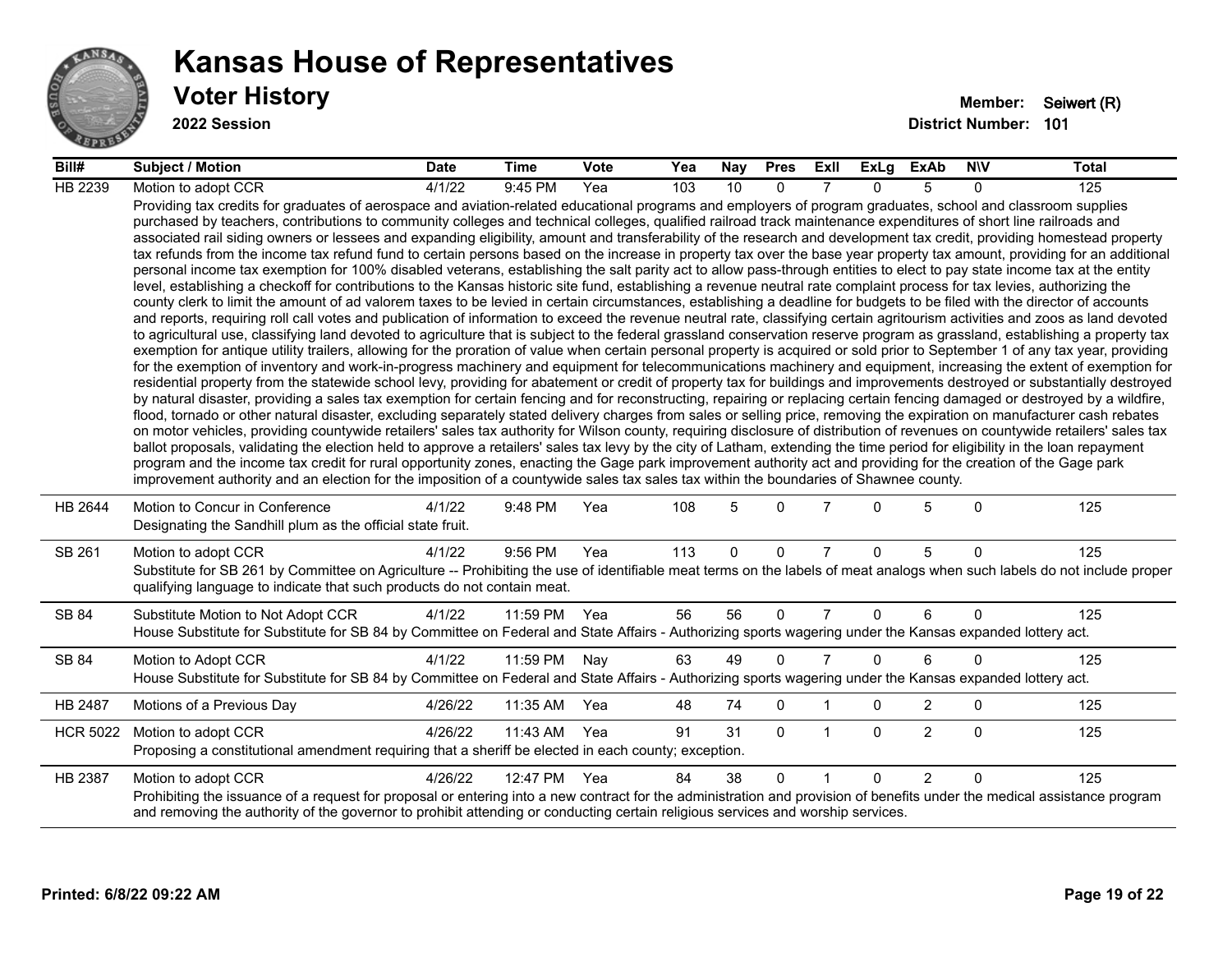

| Bill#          | <b>Subject / Motion</b>                                                                                                                                                                                                                                                                                                                                    | <b>Date</b> | <b>Time</b> | Vote | Yea | Nay          | <b>Pres</b> | Exll           | <b>ExLg</b> | <b>ExAb</b>    | <b>NIV</b>  | <b>Total</b> |
|----------------|------------------------------------------------------------------------------------------------------------------------------------------------------------------------------------------------------------------------------------------------------------------------------------------------------------------------------------------------------------|-------------|-------------|------|-----|--------------|-------------|----------------|-------------|----------------|-------------|--------------|
| <b>HB 2252</b> | Motion to adopt CCR                                                                                                                                                                                                                                                                                                                                        | 4/26/22     | 12:50 PM    | Yea  | 84  | 38           | $\Omega$    | -1             | $\Omega$    | 2              | $\Omega$    | 125          |
|                | Prohibiting the modification of election laws by agreement except as approved by the legislative coordinating council.                                                                                                                                                                                                                                     |             |             |      |     |              |             |                |             |                |             |              |
| HB 2138        | Motion to adopt CCR                                                                                                                                                                                                                                                                                                                                        | 4/26/22     | 1:03 PM     | Yea  | 82  | 40           | $\Omega$    |                | $\Omega$    | $\overline{2}$ | $\Omega$    | 125          |
|                | Providing for the use of electronic poll books in elections and the approval of such books by the secretary of state, requiring all voting systems for elections to use                                                                                                                                                                                    |             |             |      |     |              |             |                |             |                |             |              |
|                | individual voter-verified paper ballots with a distinctive watermark, requiring the secretary of state and local election officers to develop an affidavit to be signed by<br>election workers regarding handling of completed ballots, requiring audits of any federal, statewide or state legislative race that is within 1% of the total votes cast and |             |             |      |     |              |             |                |             |                |             |              |
|                | requiring randomized audits of elections procedures used in four counties in even-numbered years, requiring a county election officer to send a confirmation of address                                                                                                                                                                                    |             |             |      |     |              |             |                |             |                |             |              |
|                | when there is no election-related activity for any four calendar year period and exempting poll workers from certain election crimes.                                                                                                                                                                                                                      |             |             |      |     |              |             |                |             |                |             |              |
| HB 2237        | Motion to adopt CCR                                                                                                                                                                                                                                                                                                                                        | 4/26/22     | 1:13 PM     | Nay  | 109 | 12           |             |                | 0           | 2              | $\Omega$    | 125          |
|                | Enacting the Kansas affordable housing tax credit act, the Kansas housing investor tax credit act, the historic Kansas act, the Kansas rural home loan guarantee act,                                                                                                                                                                                      |             |             |      |     |              |             |                |             |                |             |              |
|                | authorizing certain residential real property appraisals in rural counties to be performed without completing the sales comparison approach to value, allowing the use of<br>bond proceeds under the Kansas rural housing incentive district act for residential vertical development and renovation of certain buildings within economically              |             |             |      |     |              |             |                |             |                |             |              |
|                | distressed urban areas and expanding eligibility for the child day care services assistance tax credit and providing a credit for employer payments to an organization                                                                                                                                                                                     |             |             |      |     |              |             |                |             |                |             |              |
|                | providing access to employees for child day care services.                                                                                                                                                                                                                                                                                                 |             |             |      |     |              |             |                |             |                |             |              |
| SB 313         | Motion to adopt CCR                                                                                                                                                                                                                                                                                                                                        | 4/27/22     | 3:32 PM     | ExAb | 75  | 44           | $\Omega$    | 3              | $\Omega$    | 3              | $\Omega$    | 125          |
|                | Providing for the use and regulation of autonomous motor vehicles and establishing the autonomous vehicle advisory committee.                                                                                                                                                                                                                              |             |             |      |     |              |             |                |             |                |             |              |
| HB 2466        | Motion to adopt CCR                                                                                                                                                                                                                                                                                                                                        | 4/27/22     | 3:39 PM     | ExAb | 109 | 10           | $\Omega$    |                | 0           | 3              | $\Omega$    | 125          |
|                | Substitute for HB 2466 by Committee on Education - Establishing the promoting advancement in computing knowledge act to increase the availability of computer                                                                                                                                                                                              |             |             |      |     |              |             |                |             |                |             |              |
|                | science education in Kansas schools and the career technical education credentialing and student transitioning to employment success pilot program; also exempting<br>national assessment providers from the student online personal protection act.                                                                                                       |             |             |      |     |              |             |                |             |                |             |              |
| HB 2492        | Motion to Concur                                                                                                                                                                                                                                                                                                                                           | 4/27/22     | 3:41 PM     | ExAb | 119 | $\mathbf{0}$ | $\Omega$    | 3              | $\Omega$    | 3              | $\mathbf 0$ | 125          |
|                | Submitting claims against the state by the joint committee on special claims against the state.                                                                                                                                                                                                                                                            |             |             |      |     |              |             |                |             |                |             |              |
| HB 2448        | Consideration of Veto                                                                                                                                                                                                                                                                                                                                      | 4/28/22     | 11:31 AM    | Yea  | 86  | 36           | $\Omega$    | $\overline{1}$ | $\Omega$    | $\overline{2}$ | $\Omega$    | 125          |
|                | Senate Substitute for HB 2448 by Committee on Public Health and Welfare - Requiring able-bodied adults without dependents to complete an employment and training                                                                                                                                                                                           |             |             |      |     |              |             |                |             |                |             |              |
|                | program in order to receive food assistance.                                                                                                                                                                                                                                                                                                               |             |             |      |     |              |             |                |             |                |             |              |
| <b>SB 58</b>   | Consideration of Veto                                                                                                                                                                                                                                                                                                                                      | 4/28/22     | 12:17 PM    | Yea  | 72  | 50           | $\Omega$    | $\overline{1}$ | 0           | $\overline{2}$ | $\mathbf 0$ | 125          |
|                | Establishing the parents' bill of rights for parents of students attending elementary or secondary school in this state.                                                                                                                                                                                                                                   |             |             |      |     |              |             |                |             |                |             |              |
| SB 160         | Consideration of Veto                                                                                                                                                                                                                                                                                                                                      | 4/28/22     | 1:14 PM     | Yea  | 81  | 41           | $\Omega$    |                | $\Omega$    | $\overline{2}$ | $\Omega$    | 125          |
|                | Enacting the fairness in women's sports act to require that student athletic teams only include members who are of the same biological sex unless designated as                                                                                                                                                                                            |             |             |      |     |              |             |                |             |                |             |              |
|                | coed.                                                                                                                                                                                                                                                                                                                                                      |             |             |      |     |              |             |                |             |                |             |              |
| SB 84          | Motion to adopt CCR                                                                                                                                                                                                                                                                                                                                        | 4/28/22     | 4:03 PM     | Nay  | 73  | 49           | $\Omega$    |                | 0           | $\overline{2}$ | $\Omega$    | 125          |
|                | House Substitute for Substitute for SB 84 by Committee on Federal and State Affairs - Authorizing sports wagering under the Kansas expanded lottery act and historical                                                                                                                                                                                     |             |             |      |     |              |             |                |             |                |             |              |
|                | horse race machines under the Kansas parimutuel racing act.                                                                                                                                                                                                                                                                                                |             |             |      |     |              |             |                |             |                |             |              |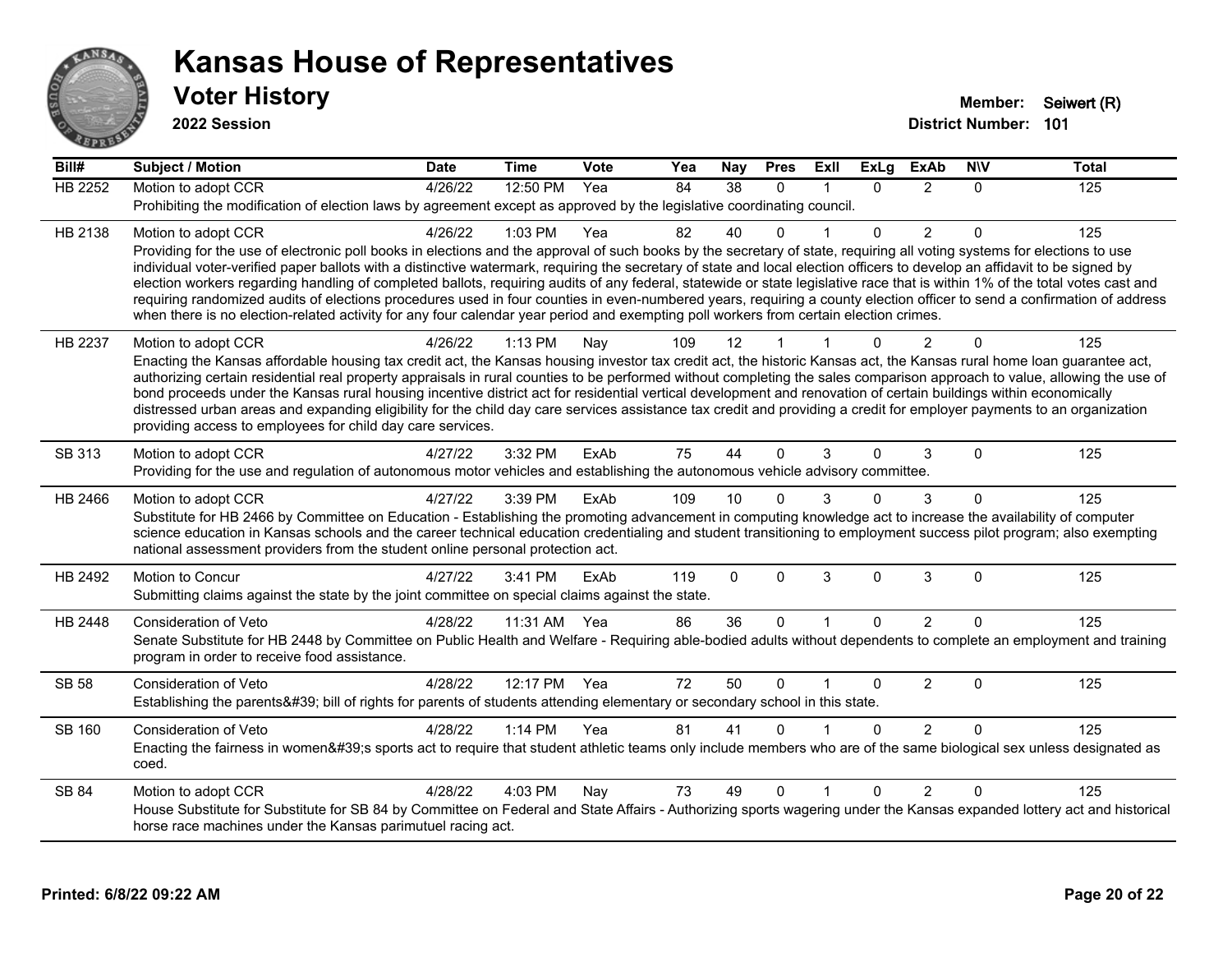

**2022 Session**

**District Number: 101 Voter History Member:** Seiwert (R)

| Bill#          | Subject / Motion                                                                                                                                                                                                                                                                                                                                                                                                                                                                                                           | <b>Date</b> | <b>Time</b>  | Vote | Yea             | Nay          | <b>Pres</b>  | ExII         | <b>ExLg</b> | ExAb           | <b>NIV</b>    | <b>Total</b> |
|----------------|----------------------------------------------------------------------------------------------------------------------------------------------------------------------------------------------------------------------------------------------------------------------------------------------------------------------------------------------------------------------------------------------------------------------------------------------------------------------------------------------------------------------------|-------------|--------------|------|-----------------|--------------|--------------|--------------|-------------|----------------|---------------|--------------|
| <b>HB 2567</b> | Motion to adopt CCR<br>Senate Substitute for HB 2567 by Committee on Ways and Means - Removing federal impact aid from the determination of local foundation aid in the Kansas school<br>equity and enhancement act and excluding Fort Leavenworth school district and virtual school students from the capital improvement state aid determination.                                                                                                                                                                       | 4/28/22     | 5:52 PM      | Yea  | $\overline{75}$ | 45           | $\Omega$     |              | $\Omega$    | 4              | $\Omega$      | 125          |
| <b>SB 19</b>   | Motion to adopt CCR<br>House Substitute for SB 19 by Committee on Energy, Utilities and Telecommunications - Implementing the 988 suicide prevention and mental health crisis hotline in<br>Kansas.                                                                                                                                                                                                                                                                                                                        | 4/28/22     | 8:59 PM      | Yea  | 112             | 6            | $\Omega$     |              | $\Omega$    | 6              | $\Omega$      | 125          |
| SB 331         | Motion to adopt CCR<br>Updating the version of risk-based capital instructions in effect.                                                                                                                                                                                                                                                                                                                                                                                                                                  | 4/28/22     | $9:05$ PM    | Yea  | 91              | 26           | $\Omega$     | $\mathbf{1}$ | $\Omega$    | $\overline{7}$ | $\Omega$      | 125          |
| HB 2510        | Motion to adopt CCR<br>Appropriations for FY 2022, FY 2023, and FY 2024, for various state agencies; 2022 omnibus bill; authorizing certain transfers and capital improvement projects.                                                                                                                                                                                                                                                                                                                                    | 4/28/22     | 9:34 PM      | Yea  | 95              | 22           | $\mathbf{0}$ |              | $\Omega$    | $\overline{7}$ | $\Omega$      | 125          |
| HB 2106        | Sub Motion Not Adopt CCR<br>Decreasing the state rate for sales and use taxes for sales of food and food ingredients and providing for the levying of taxes by cities and counties and discontinuing<br>the nonrefundable food sales tax credit.                                                                                                                                                                                                                                                                           | 4/28/22     | 10:02 PM     | Nay  | 39              | 75           | $\Omega$     |              | $\Omega$    | $\overline{7}$ | 3             | 125          |
| HB 2106        | Motion to adopt CCR<br>Decreasing the state rate for sales and use taxes for sales of food and food ingredients and providing for the levying of taxes by cities and counties and discontinuing<br>the nonrefundable food sales tax credit.                                                                                                                                                                                                                                                                                | 4/28/22     | 10:28 PM Yea |      | 114             | 3            | $\Omega$     |              | $\Omega$    | $\overline{7}$ | $\Omega$      | 125          |
| HB 2495        | Motion to Concur<br>Prohibiting the disclosure of personal information about a person's affiliation with an entity that is exempt from federal income taxation under section 501(c) of the<br>federal internal revenue code.                                                                                                                                                                                                                                                                                               | 4/28/22     | 10:31 PM Yea |      | 116             | $\mathbf{1}$ | $\Omega$     | $\mathbf{1}$ | $\Omega$    | $\overline{7}$ | $\Omega$      | 125          |
| SB 34          | Motion to adopt CCR<br>Substitute for SB 34 by Committee on Federal and State Affairs - Requiring review of administrative rules and regulations every five years.                                                                                                                                                                                                                                                                                                                                                         | 4/28/22     | 11:35 PM     | Yea  | 64              | 53           | $\Omega$     |              | $\Omega$    | $\overline{7}$ | $\Omega$      | 125          |
| HB 2252        | <b>Consideration of Veto</b><br>Prohibiting the modification of election laws by agreement except as approved by the legislative coordinating council.                                                                                                                                                                                                                                                                                                                                                                     | 5/23/22     | 11:27 AM Yea |      | 84              | 37           | $\Omega$     |              | 0           | $\overline{2}$ | 1             | 125          |
| HB 2387        | <b>Consideration of Veto</b><br>Prohibiting the issuance of a request for proposal or entering into a new contract for the administration and provision of benefits under the medical assistance program<br>and removing the authority of the governor to prohibit attending or conducting certain religious services and worship services.                                                                                                                                                                                | 5/23/22     | 11:38 AM     | Yea  | 84              | 38           | $\Omega$     |              | $\Omega$    | $\overline{2}$ | $\Omega$      | 125          |
| HB 2136        | Sub Mtn Not Adpt<br>Establishing the COVID-19 retail storefront property tax relief act to provide partial refunds to certain businesses impacted by COVID-19-related shutdowns and<br>restrictions, discontinuing the first 15 days of the month sales and compensating use tax remittance requirements for certain retailers, providing countywide retailers'<br>sales tax authority for Atchison county and delaying implementation of the exclusion of separately stated delivery charges from sales or selling price. | 5/23/22     | 12:42 PM     | Nay  | 37              | 84           | $\Omega$     |              | 0           |                | $\mathcal{P}$ | 125          |